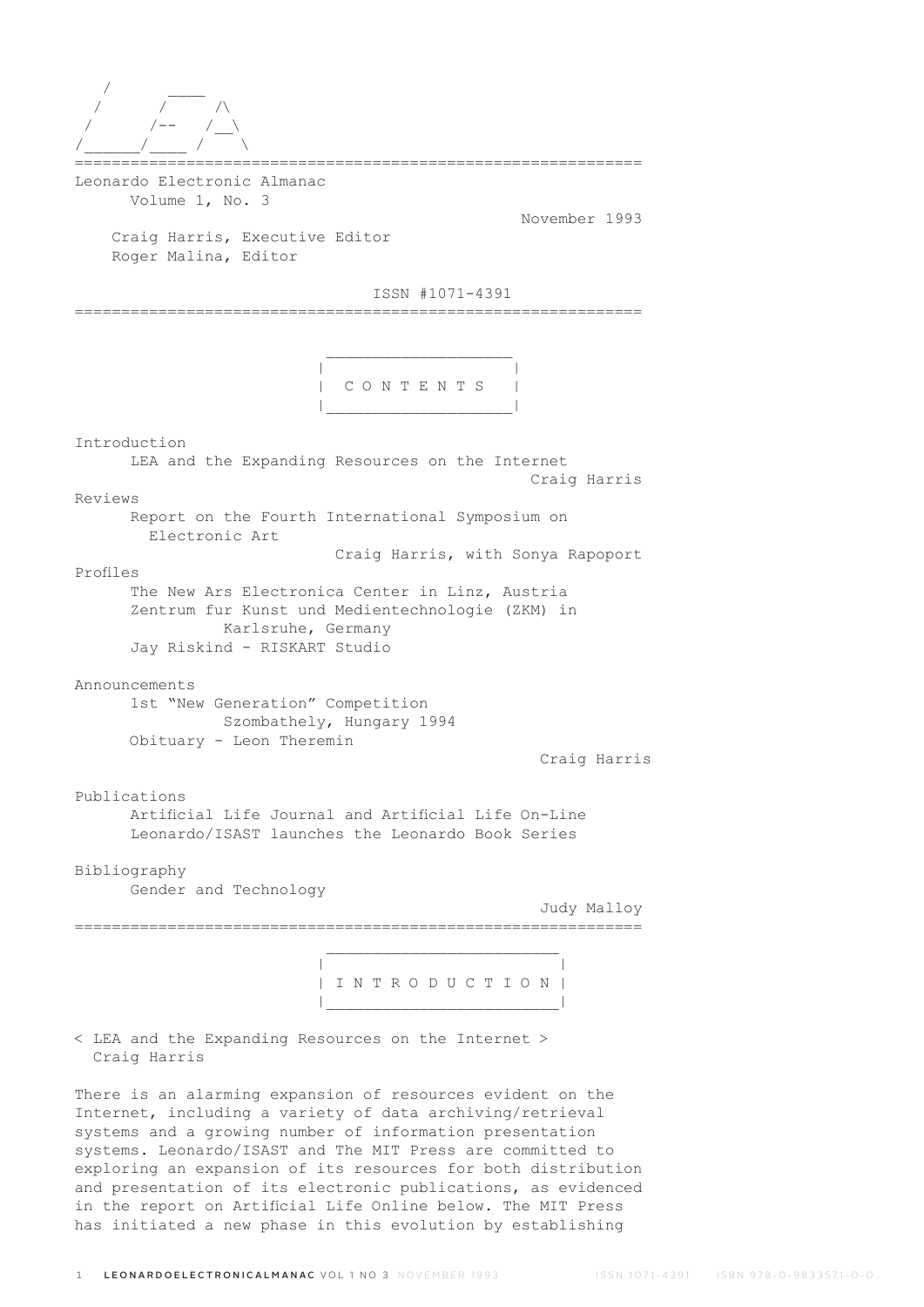its own computer file server which will become available early in 1994. We are exploring appropriate mechanisms for archiving information and making a variety of resources available to our readers.

The Submission Guidelines for Leonardo Electronic Almanac are now available on MIT's techinfo system, which is also their gopher service. To access this telnet to techinfo.mit.edu.

 select 2) Around MIT - Offices & Services/MIT Press. select 22) MIT Press select 5) Journals 1993 select 6) Leonardo Electronic Almanac select 1) Guidelines for Submission

Past issues of Leonardo Electronic Almanac are available through MIT's list server system. To get an index of the archive, send email to listserv@mitvma.mit.edu. The "subject" component of the email message is irrelevant, but the body of the message should contain "INDEX LEONELEC". The output of this request looks like this:

LEONELEC 93-00001 PRV OWN V 77 857 93/10/07 08:05:56 -> Leonardo Electronic Almanac - Volume 1, Number 1 LEONELEC 93-00002 PRV OWN V 73 1577 93/10/06 13:00:25 -> Leonardo Electronic Almanac - Volume 1, Number 2

To retrieve an issue of LEA, send email to the same list server address, with a message body containing "GET LEONELEC FILETAG", where the FILETAG is replaced with the file number appearing after "LEONELEC". In the above example, one would request "93-00001" for LEA 1:1, and "93-00002" for LEA 1:2. =============================================================



< A Report on the Fourth International Symposium > on Electronic Art (ISEA '93) November 3 - 7, 1993 Craig Harris, with Sonya Rapoport

In reporting on the Fourth International Symposium on Electronic Art, I believe that it would be useful to place the event in its historical context, examining the successes and failures in terms of the goals of the organizers and the needs of the international art, science and technology community. This is the first installment of a collection of perspectives designed to convey the flavor of this event, with a further goal being to facilitate a dialogue which helps to define the needs of a diverse creative community. Sonya Rapoport joins me in this installment, helping me to convey the character of FISEA '93.

The International Symposia on Electronic Art began in 1988 in Utrecht, Holland. The event included presentations, papers, panels, concerts, and electronic theater showings. There were discussions about linking organizations which concentrate in particular disciplines or geographic regions, such as the International Computer Music Association (ICMC), the Australian Network for Art and Technology (ANAT), and the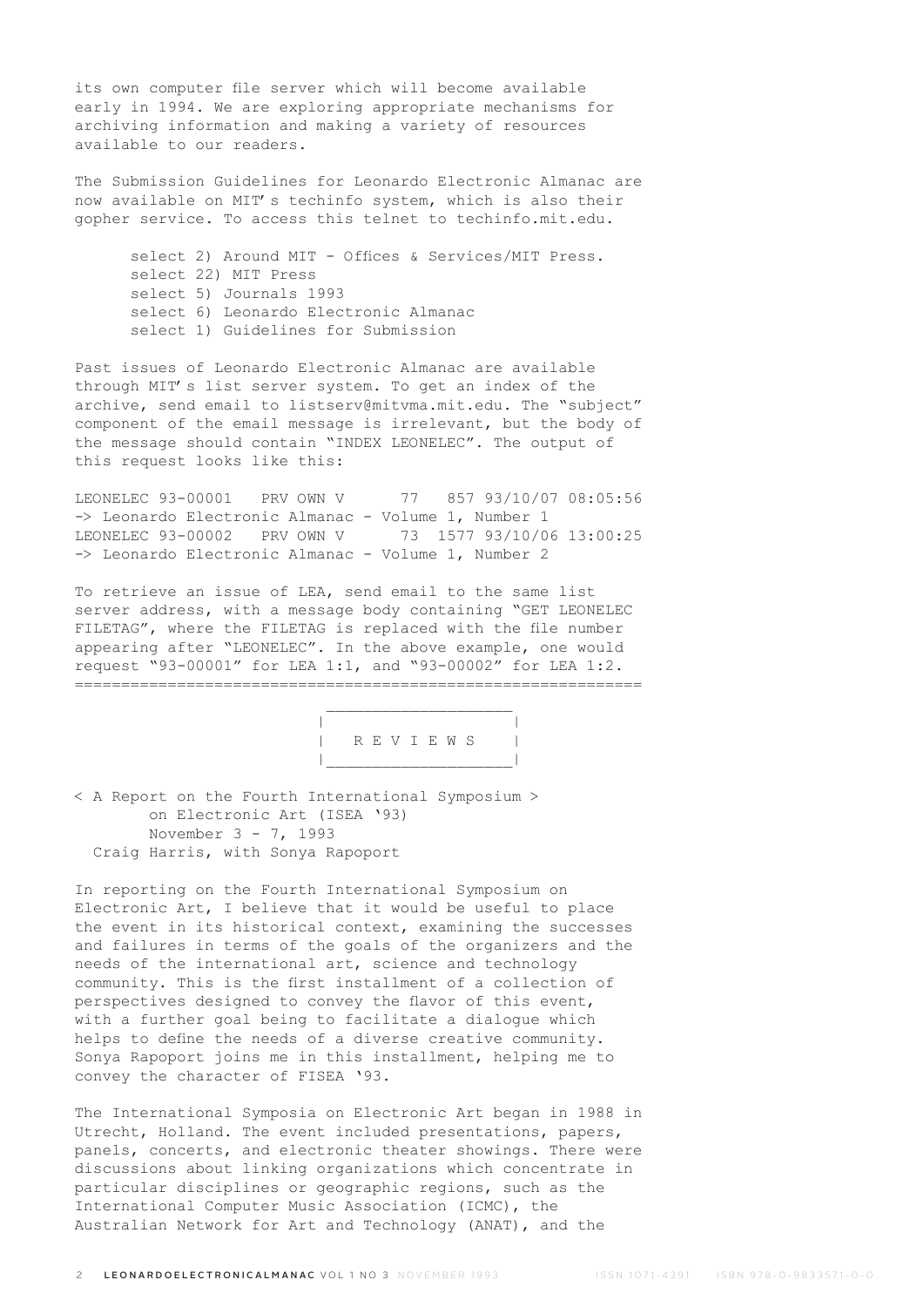Canadian Electroacoustic Community (CEC), by establishing an Inter-Society for Electronic Art (ISEA) as an umbrella organization for institutions, organizations and individuals active in the electronic arts. The need for a venue for presenting electronic art in all categories, and for the exchange of knowledge and resources was widely acknowledged, and it was evident that there was a lack of communication among artists and developers working in different fields. After symposia in 1990 in Groningen, Holland and in 1992 in Sydney, Australia, FISEA '93 in Minneapolis represents the shift to an annual event, and this was the first time ISEA was launched in the United States. In 1994 ISEA goes to Helsinki, Finland, and to Montreal, Canada in 1995. To their credit, the organizers of ISEA are working hard to establish the symposium as a significant international event focused on creative uses of new technology.

FISEA 93 was hosted by the Minneapolis College of Art and Design (MCAD), in affiliation with the Inter-Society for the Electronic Arts, and in partnership with the University of Minnesota, Walker Art Center, the Minneapolis Institute of Arts and other local organizations. The hosts presented a well-organized event, including paper sessions, poster sessions, panels, workshops, electronic theater, sound performance events, a gallery exhibition and a fax art display. Roman Verostko assembled a strong group of presentation collaborators. Homer Lambrecht's management of the sound performance event was for me, as one of the performers in the new Tedd Mann concert hall event, a shining model for producing technologically challenging performances. Andy Mickel, MCAD's Computer Center Director, gracefully created an underlying technological foundation. Brad Smith, MCAD's Media Center Director, was FISEA's Equipment Manager, a project which he handled with expertise, striving to provide everybody with whatever they needed. Look to future issues of Leonardo Electronic Almanac for a more comprehensive perspective from the FISEA organizers' perspective.

The guest speakers were Jan Hoet and Brenda Laurel, and each of them brought their full personalities to bear in sharing their perspectives. As Sonya Rapoport shares in her statement about FISEA, Jan Hoet vociferously questioned the validity of computer art in his talk "The Place is Art".

 "For a long time I have been sometimes fascinated and involved, but more often annoyed by the use of electronic media in art. ... The place is art. ... The basic reference for me remained the one to painting and its disposition to extend beyond itself." Jan Hoet, "The Place is Art", FISEA Abstracts and Artist Statements

My compliments to FISEA Program Director Roman Verostko for having the courage to invite the controversy that was inspired by Jan Hoet. It is unfortunate that Jan Hoet's tone was emphatic nearly to a fault, diluting the impact of his message. In that environment it became easy to discount the arguments on the basis of the black and white nature of his position, or on the evaluation of his examples. I believe that the intention was to provoke questioning of the reason for using the technology in the artistic expression. The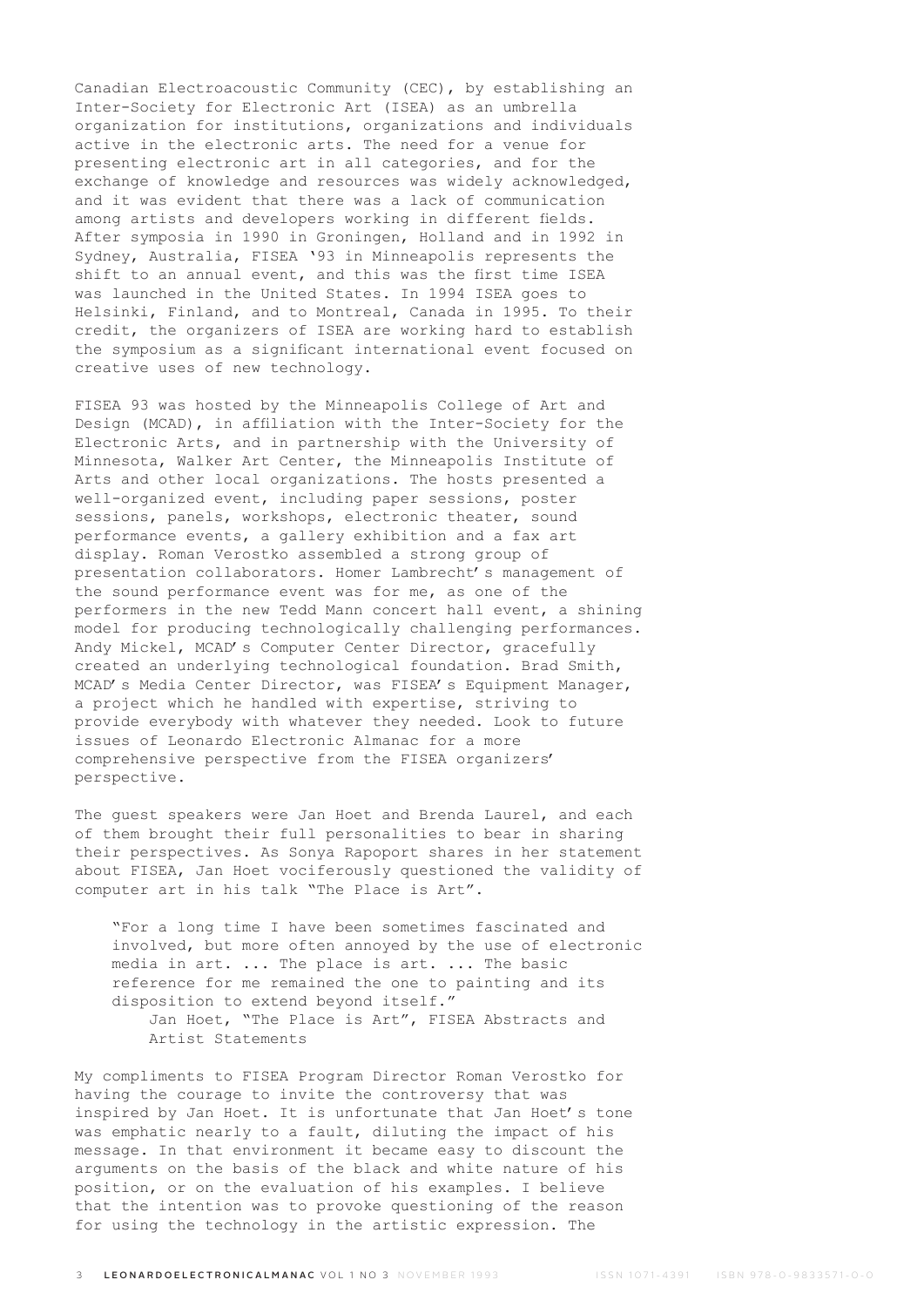marriage of art and technology becomes a functional creative element to the extent that the technology used is intimately integrated into the meaning of the work, and even necessary to convey the artistic message. The discussions about this topic became part of the event, even to the last minutes as Jan was shuttled off to the plane. At the closing reception at Roman's house Jan continued to support his perspective in heated debate, pointing to the art that Roman created before using computers as being his "real art", discounting his remarkable epigenetic work created in recent years. And as he walked out the door Jan turned around and said to me in a concerned fashion -"You must provoke, you know. It's not just a social activity to do at parties." It reminded me of Herbert Brun's keynote speech presented at the 1987 International Computer Music Conference, entitled "The Premise is That There Be Music". Here also the speaker, in a style which can only be truly appreciated by those who have had the opportunity to spend time with him, cautioned the audience of musicians and developers that the goal of the activity is to create music and not merely to create hardware and software. Seven years later I'm not convinced that very many people listened to Herbert's underlying message.

Brenda Laurel spoke of the collaborative challenges we face as artists working with new technologies in her presentation "Art/Tech Collaborations: some tips on getting along".

 "You have to fall in love. Not necessarily with each other, although that helps - but with a vision of what you are trying to do together." Brenda Laurel, "Art/Tech Collaborations: some tips on getting along", FISEA Abstracts and Artist Statements

Her stories about the virtual reality project she worked on at the Banff Centre for the Arts provided some fascinating windows into her work, collaborative creativity in general, the state of the "art" in VR. It was evident that even with remarkable human, technological and financial resources, it is still extremely difficult to create effective, immersive art. Brenda remarked that her group will be pursuing the sound realm as it relates to creating a successfully immersive experience. Her conclusion is indication of a shifting perspective regarding art as process and tool development as opposed to art as artifact.

 "The most important thing you will do together in the course of any project is to design tools. ... Good tools will be there long after the piece is forgotten and the team is dissolved. They will influence the medium more strongly than any individual piece ever could. Good tools are the enduring fruit of successful collaborations." Brenda Laurel, "Art/Tech Collaborations: some tips on getting along", FISEA Abstracts and Artist Statements

At the closing Plenary Session there was much discussion about the goals, focus and format of the symposium. It was clear that this was a community trying to create its venue. While there was disagreement about the means (papers, panels, demonstrations, 2-D gallery exhibitions, round-table discussions), it was generally agreed that there was a need for artists working in new technology to learn about each other's work. Simon Penny, the curator of the Machine Culture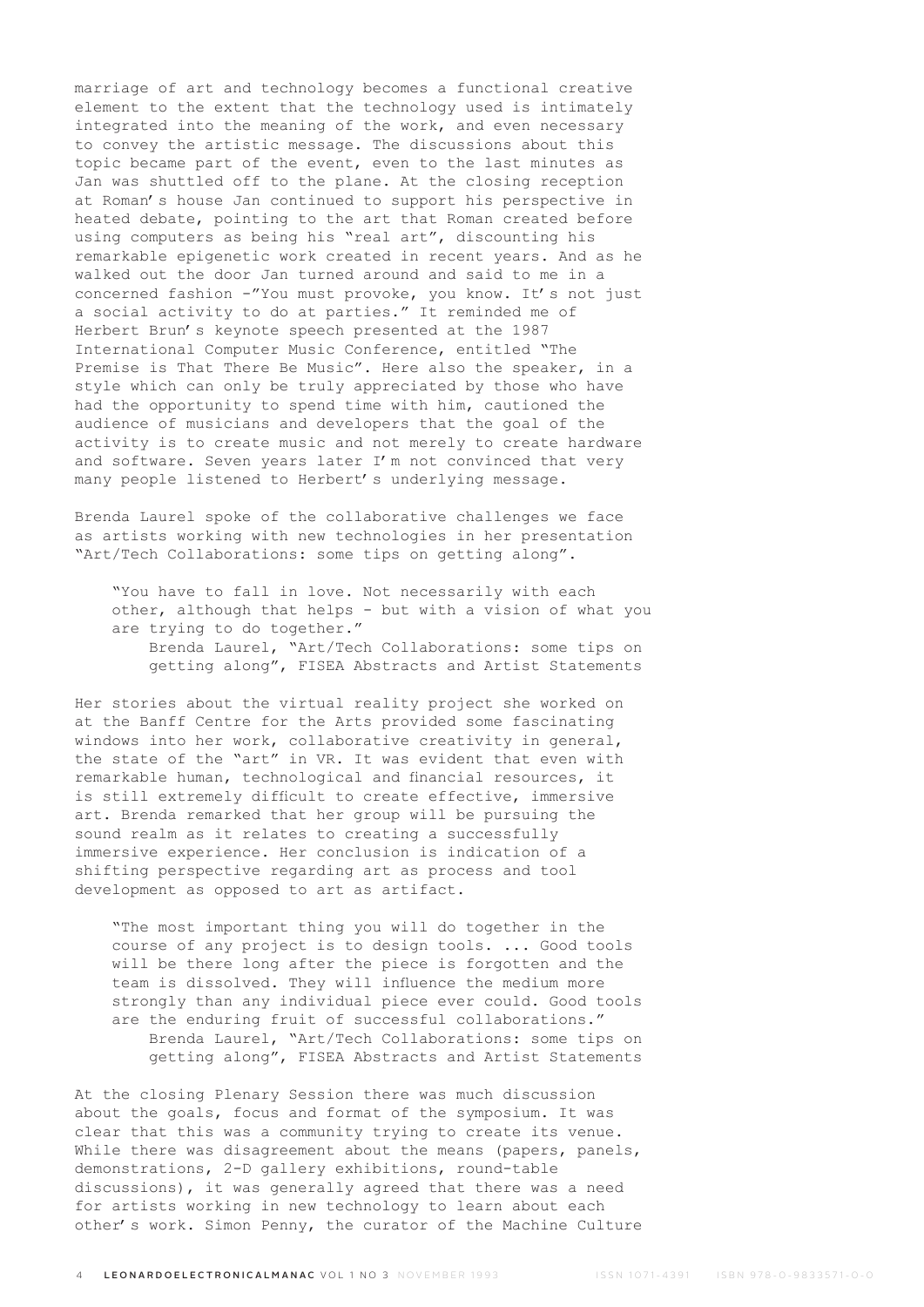exhibition at SIGGRAPH '93, reinforced the importance of having a venue like ISEA which is based on art as the starting point. As crucial as the SIGGRAPH Art Shows have become in the computer graphics community, the main focus of the venue remains its research exchange and trade show components. After three years the CyberArts International event has been terminated by its organizers Keyboard Magazine (Miller Freeman), eliminating another venue. The Ars Electronica Festival is acknowledged as an important event, and the Prix Ars Electronica remains a major electronic art competition. In its current form, however, Ars Electronic does not fulfill all of the needs of a diverse community.

Rich Gold, the organizer of the Xerox PARC Artist-In-Residence (PARC PAIR) project remarked later about how small the representation is within ISEA from the fine art community, even considering the significant sub-cultures within the fine art community which use new technologies in their work. David O'Halloran, the new Director of the Australian Network for Art and Technology, commented that the exposure to discussions about the creative process and the tools of musicians/composers was particularly revealing to him, providing insights about other art forms which are critical if one intends to collaborate.

The absence of government and industry support was evident in Minneapolis, especially by comparison with the Australian conference (TISEA) and the reports about future Finland and Canada events. I was particularly surprised that attendance was as small as it was - about 170 registrants. The ISEA can only succeed in bringing this diverse community together if the community is an active participant in forming the event. This requires that there be a dialogue within the community based on defining the most appropriate kind of event for presentation and communication. Organizers for ISEA '94 and ISEA '95 are exploring ways to use the electronic network to facilitate communication. LEA readers who attended FISEA are encouraged to communicate their observations and suggestions. Those who were not able to attend are invited to offer their suggestions and experience with respect to defining the goals of the community and the designing of appropriate presentation formats. \*\*\*\*\*\*\*\*\*\*\*\*\*\*\*\*\*\*\*\*\*\*\*\*\*\*\*\*\*\*\*\*\*\*\*\*\*\*\*\*\*\*\*\*\*\*\*\*\*\*\*\*\*\*\*\*\*\*\*\*\*

< A Friendly Walk Through Cyberspace - FISEA '93 > Sonya Rapoport 6 Hillcrest Ct Berkeley CA 94705 USA Email: actize@garnet.berkeley.edu

My first-ever attendance at an electronic symposium has left me in a state of euphoria. To assess this experience, my only reference is to the "Fine Art World" to which I belonged for 3 decades before entering, in the 70's, the world of art, science and technology.

At MCAD, where my main preoccupation was getting my piece installed, I found no territorial imperatives; Scott Sayre and the staff were pleasant and helpful to all. I had read about, written to or talked with a number of the registrants, and wondered if I'd ever get a chance to spend time with them. My first encounter was with Greg Garvey. He was lugging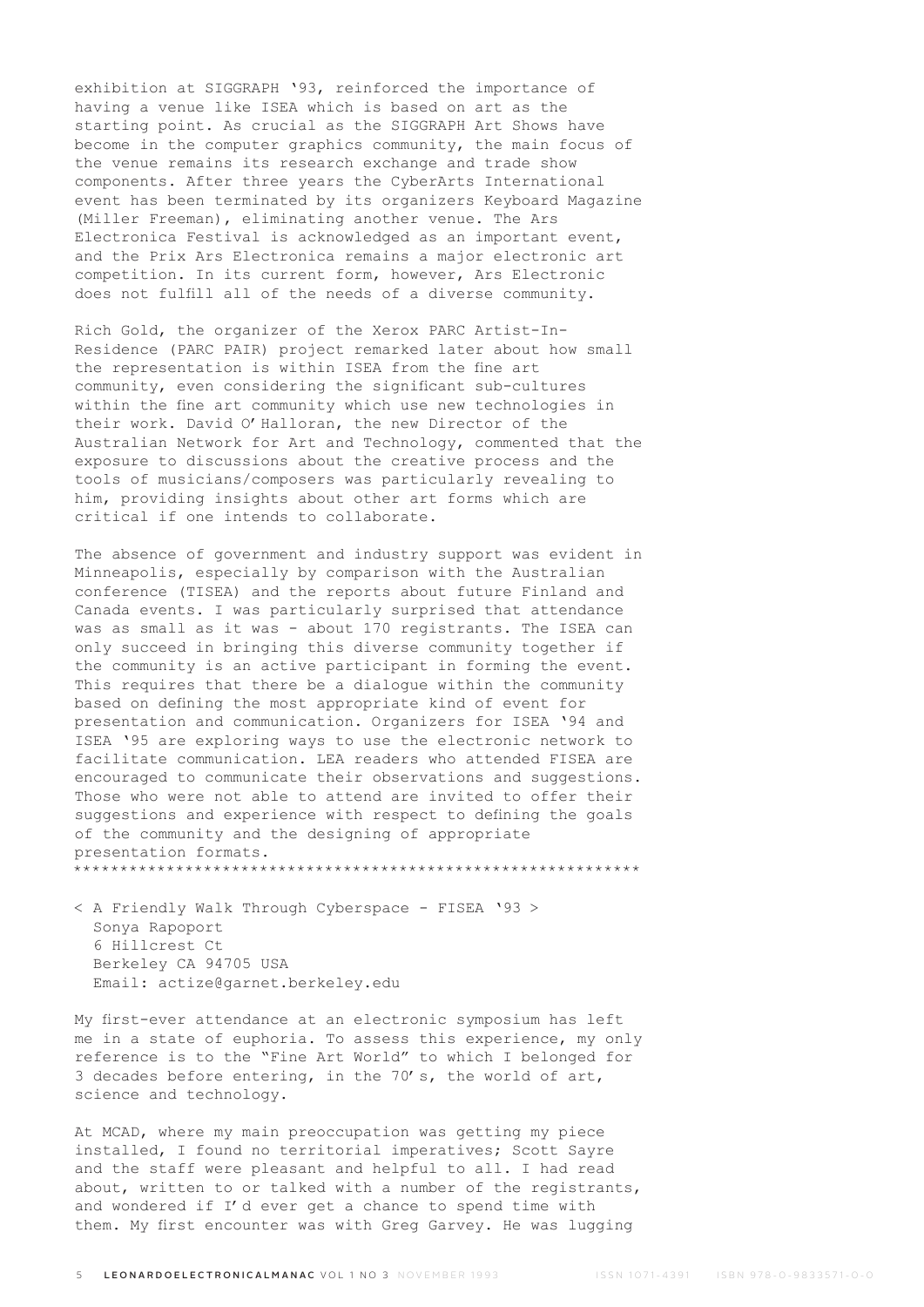his confessional, pleased that I had introduced myself and looked forward to talking with me later. Roy Ascott was ready to dialogue every time I "hounded" him about his theory of "appearance (outmoded) and apparition (the future)".(1) I could actually engage in exciting conversation with anyone I wished - very different from the art crowd - inaccessible, cliquey, secretive and unsharing; incapable or uncooperative in discussion unless there was a possibility for personal gain. FISEA '93 was a world of bright people with bright ideas and I was in heaven. I didn't even care if only Hans Dehlinger of Kassel knew of DOCUMENTA and that very few had heard of Hans Hofmann.

This takes me to the first plenary speaker, Jan Hoet, Director of the Museum of Contemporary Art at Ghent, Belgium and curator of DOCUMENTA IX. DOCUMENTA, held every 4 or 5 years in Kassel, Germany is purportedly the most prestigious world-wide contemporary art exhibition. I had attended Hoet's expo and was critical of its sparse representation of electronic art. The rest of the art world just plainly damned the show. Reviews and references during the past year have relentlessly attacked him. When I heard of his participation in FISEA '93 I thought, surely, that a man of his earlier reputation would have the resilience to find an art area into which to expand and redeem himself. This was pure fantasy. He proclaimed that there was no art at the MCAD exhibition. Hoet was certain that art had no place in modes that utilize science or technology. To reveal his aesthetic scope, he mentioned a few favorite video artists. There were several good videos at Kassel. But offering video art as an indication of cutting-edge connoisseurship is embarrassing. Hoet, in his talk, also gave credentials to Matt Mulligan, who is not a video artist. Mulligan is an interesting example of a maverick artist who toys with technological tools. I have often admired such artists and wondered how they have managed to navigate the white water of museum and gallery corridors. Has their familiarity with the "art scene" enabled them to operate within it? Are their works especially marketable?

As I tried to locate the panels, papers and projects which were relevant to my interests, I was searching for ways in which artists who use electronic devices express themselves beyond traditional art media styles. I wanted the answer to what are the criteria for considering these new forms as good art. I am beginning to question whether we can use traditional standards for electronic art productions. If not, then what? Maybe "what is art?" will eventually fall into place and, at the moment, has only priority with outmoded academics. New formats, like hypertext, are very much here and have great potential. Judy Malloy's "The Yellow Bowl" narrabase was a standout among the visual "appearances". I was absorbed by Steve Wilson's "Cultural Theory" that suggested "Research" as an art form. Telecommunication, also here and with great potential, back-fired in Henry See's presentation room where a cauldron of protest was ignited with references to "teleconferencing colonization", "(mis)appropriation from 3rd world cultures", "virtual reality commercialization and going nowhere aesthetically", and "artists being sucked into software and hardware upgrades". I was pleased to hear that Henry See preferred the simplicity of hypercard. I was not pleased that Joseph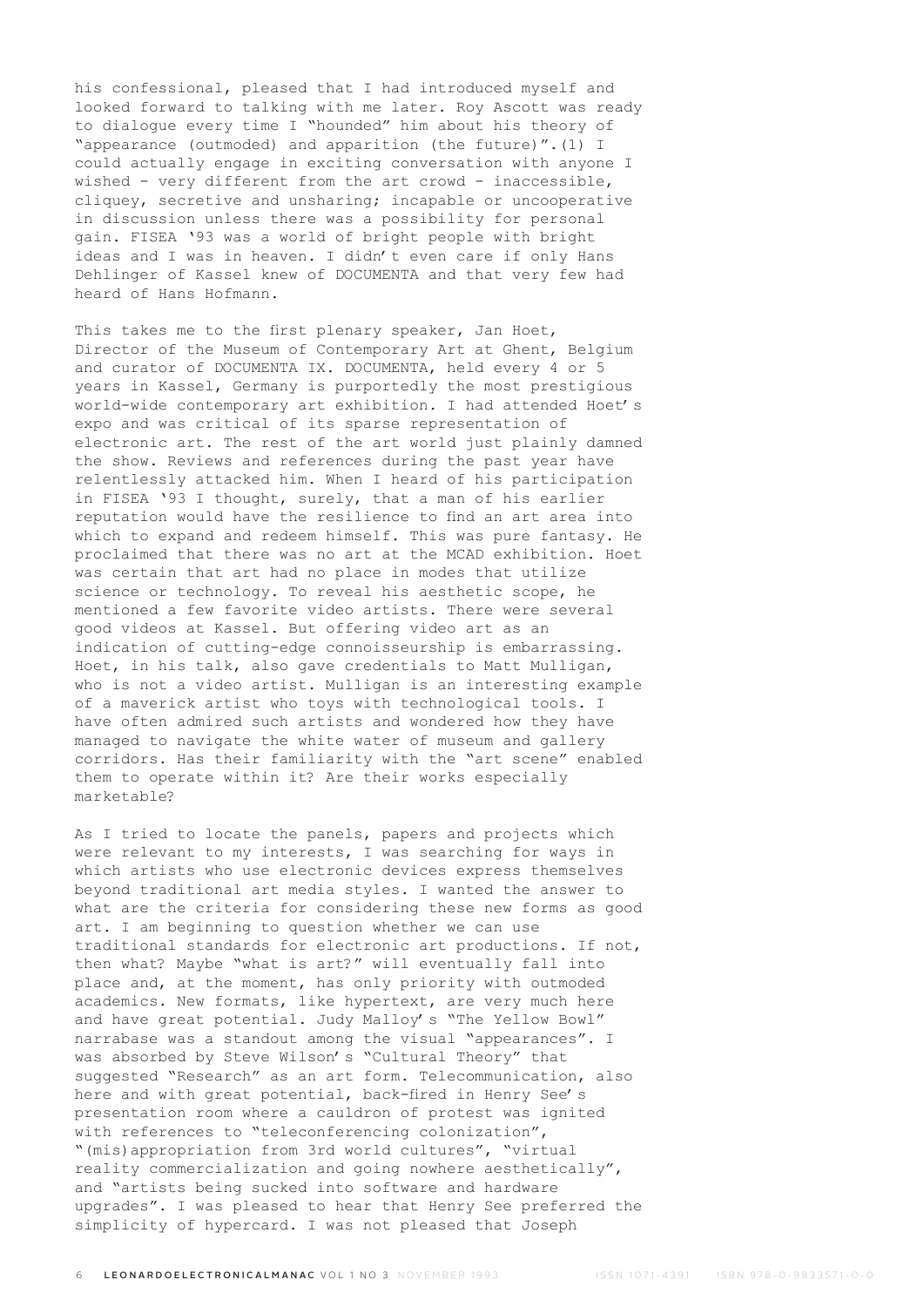DeLappe, in his "projects and applications" venue, opted for open-ended interactive parameters. Psychologist/artist George Shortess, also took this viewpoint, but he was "watching" the participant. DeLappe appears to let the participant go. DeLappe turned up in the cauldron as did Paul Brown "and the band played on". Brenda Laurel's earlier presentation had fomented the appropriation theme that reverberated ubiquitously. I ask "what is wrong in appropriating (positively) information from other cultures"? Is this not a way of learning about the "differences" and giving them respect? Has the scientific method of building block upon block gone astray? My last words are about the Music component of the symposium. What did Craig Harris mean when at the closing panel, he said, "Remember, let art be first".(2) Are the words "Music" and "Art" interchangeable? In the fine art world, art is for seeing and music is for hearing. In the electronic art world they merge. Here the music world appears to be inhabiting the visual world and the visual world has encroached upon the musical world. In Steve Kenny's musical composition "star dot star plus plus" the musical score was projected onto a large screen. The audience could follow icons moving to an attractive grid of dynamic graphical notations. For me, the interactive complexity of participant, performer, composer and viewer made this work the aesthetic highlight of the symposium.

1. Roy Ascott's text "From Appearance to Apparition: Communications and Consciousness in the Cybersphere" was published in LEA 1:2, October 1993.

\_\_\_\_\_\_\_\_\_\_\_\_\_\_\_\_\_\_\_\_\_\_\_\_\_\_\_\_\_\_\_\_\_\_\_\_\_\_\_\_\_

2. My comments about art being first were in the context of discussions about Electronic Art as a whole, and not about visual art specifically. I was reflecting on the terminology used to describe art created using new technologies, making a distinction between terminology which is inclusive versus that which is exclusive. In an attempt to be descriptive, terms like Computer Music and Electronic Art can actually facilitate a circumstance where the instrument or technology becomes the focus, where the tools become the end as opposed to the means, where the aesthetics are based on an assessment of the application of resources, and where the community creates its raison d'jtre within the confines of its fellow practitioners. Brenda Laurel's emphasis on the development of tools notwithstanding, as an artist and member of an audience I prefer to perceive art work on its creative merits, and on the artistic message.

=============================================================  $\mathcal{L}_\text{max}$  and  $\mathcal{L}_\text{max}$  and  $\mathcal{L}_\text{max}$  and  $\mathcal{L}_\text{max}$ 

 | | | P R O F I L E S | |\_\_\_\_\_\_\_\_\_\_\_\_\_\_\_\_\_\_\_\_|

< Ars Electronica Center >

Peter Schoeber AEC-Verein ORF Landesstudio Obersterreich Europaplatz 3 4010 Linz, Austria Tel: ++43-732-6900-267 Fax: ++43-732-6900-270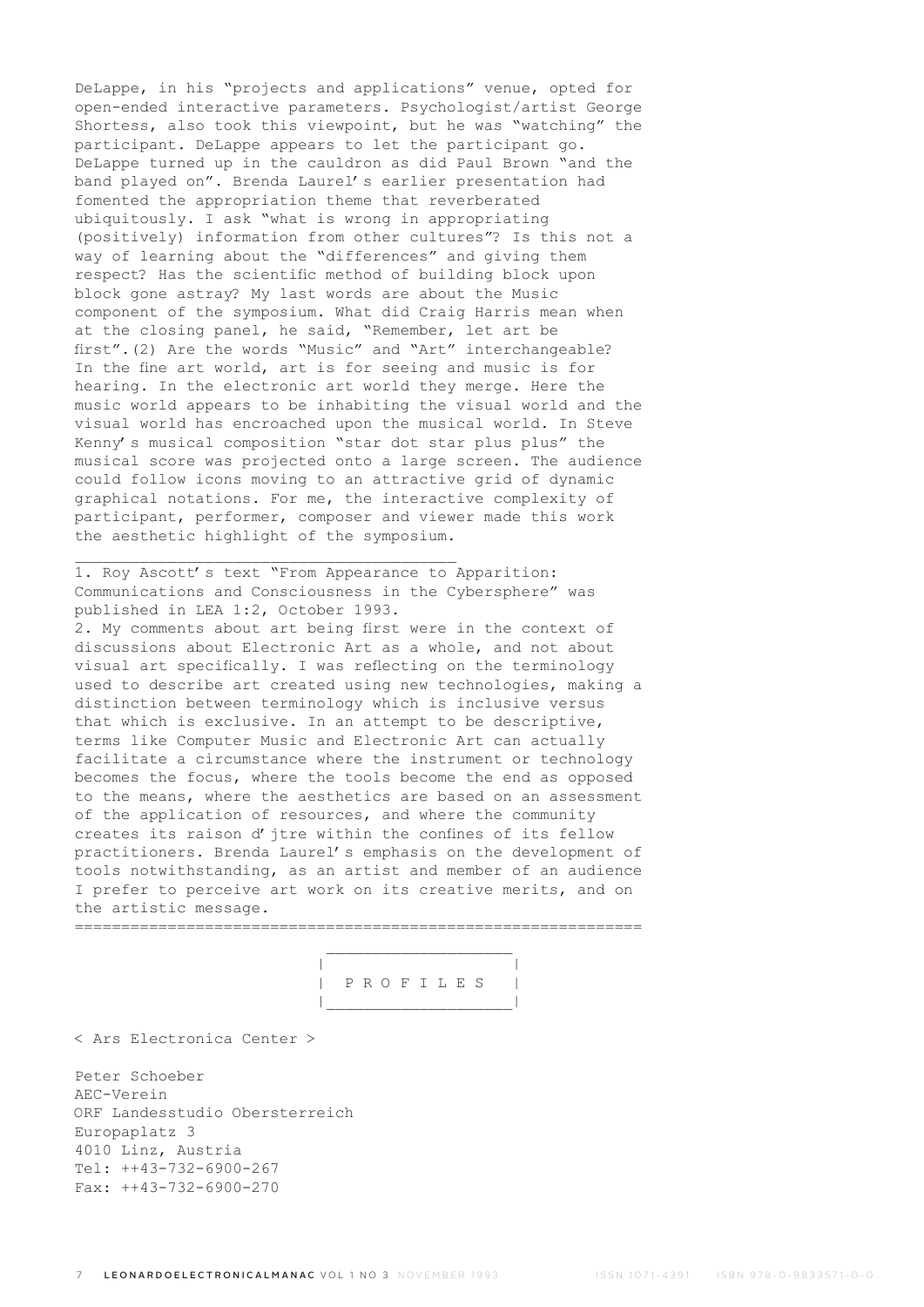Email: schoeber@jk.uni-linz.ac.at

In recognition of the fact that computers, multi-media, telecommunications, and telepresence will change the life of every individual, the City of Linz, Austria is building the Ars Electronica Center (AEC), a museum dedicated to the future. The Ars Electronica Center has been conceived as a gateway into this new world, introducing visitors to new developments and trends in the science field as well as in business, art, and entertainment. Its interdisciplinary nature makes it a lively and unique building attracting a wide range of visitors, from computer whiz-kids and their families to artists and business enterprises. The AEC especially wants to provide business and industry with a showcase for innovation and progressive stimuli by hosting events and exhibitions on its 2,000 square meters (21,000 square feet) of floor space, and through the use of its infrastructure.

Based on a concept by Dr. Hannes Leopoldseder, Upper Austrian Regional Director of the Austrian Broadcasting Corporation, a project study was commissioned a year ago by the City of Linz and carried out by a number of scientists, technicians, and experts. ART+COM in Berlin was responsible for the detailed planning of the content of the AEC, and the project was overseen by City Cultural Director Siegbert Janko and Dr. Hannes Leopoldseder.

Though the AEC in Linz takes its name from the internationally renowned festival Ars Electronica, its overall concept extends far beyond the realm of the art world. The AEC is dedicated not only to the integration of science, technology, art and business but also to an overall forward-looking orientation. It is a building committed not just to presenting the past but to introducing people to the scenarios, techniques and media of the future.

The AEC building has six levels, each dedicated to a specific area of emphasis. A block-like construction allows for a high degree of flexibility so that any changes in the future can be incorporated quickly and cheaply.

Upper Basement Level

-------------------- The AEC Datarium The Datarium is a guide to the digital image world of the future. It is a technical space installation using the largescreen projection capabilities of liquid crystal display (LCD) glass. On entering the Datarium the visitor finds himself surrounded by 5m by 3m (15' by 9') glass walls running from pillar to pillar. In their passive state these plates function as display panels for exhibiting real objects, including robots and installations, which are accessible to the visitor by means of sensors. At the touch of a button these transparent LCD panels become giant projection screens. Once provided with special glasses, the visitor is transported into a three-dimensional image world. Because LCD screens can handle data as well as images, a broad palette of digital image worlds is possible, ranging from computer graphics and urban and architectural simulations to visualizations from the world of science, research and industry.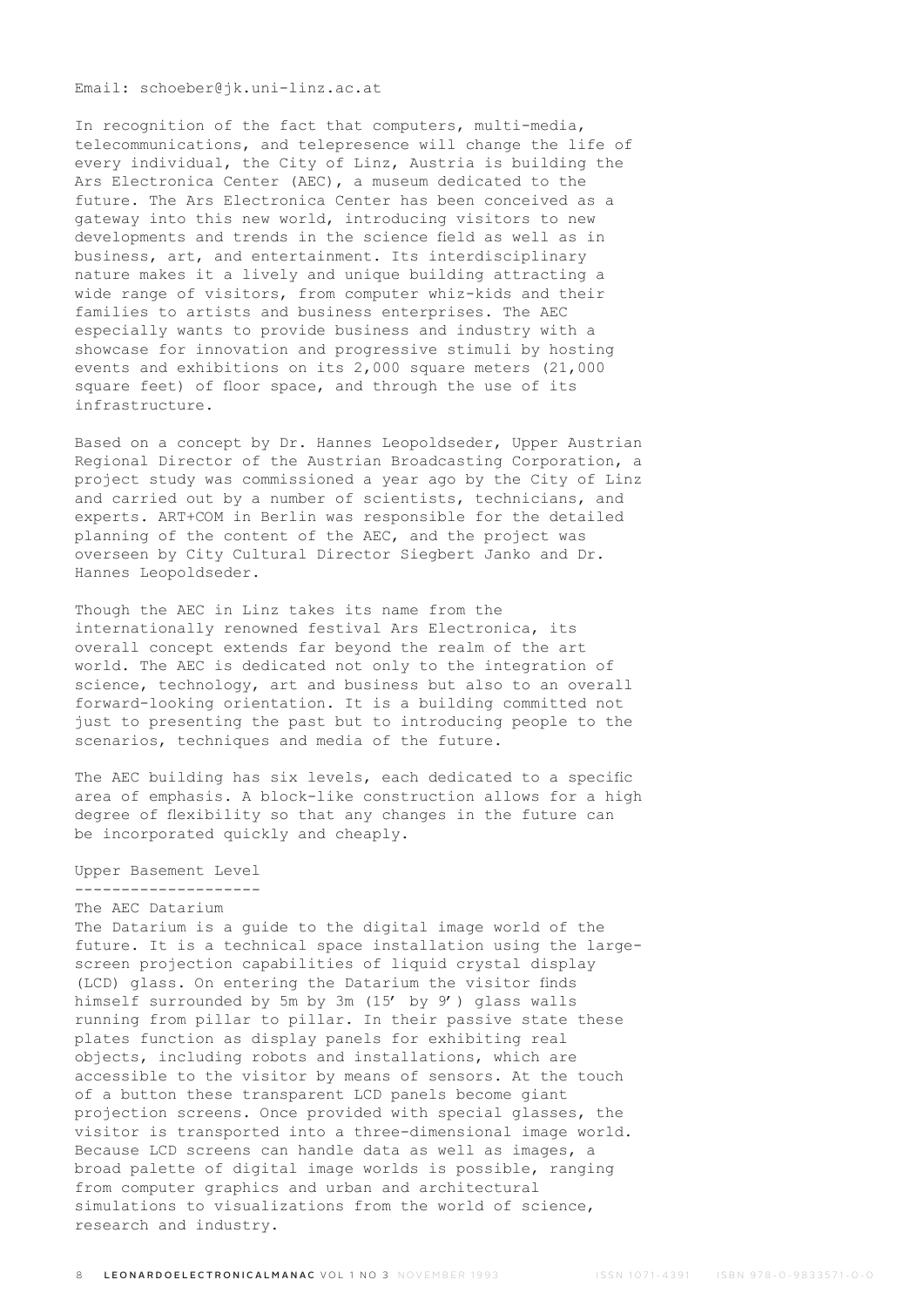#### Mediathek/Archive

The Mediathek is the AEC's electronic memory. It also contains a center for the documentation of the new interactive media, picture discs, CD-ROMs, etc. The core of the Mediathek is made up of the work of the artists who have taken part in the Prix Ars Electronica competition in Linz since 1987. More than 6,000 graphical, animation, interactive and musical entries from over 50 countries have been submitted to the Prix. For casual visitors, students, scientists, artists and others, the Mediathek provides a unique library of electronic art.

## Electronic Cinema

The Electronic Cinema is a theater designed for a variety of uses including the presentation of films from science, research, and industry, but also from Ars Electronica. The room will also be used for lectures, workshops and other presentations.

### AEC Ground Floor and Mezzanine ------------------------------

On the AEC ground floor the tone is set by the Expovision, where rotating exhibitions offer the visitor insight into latest developments in computer-supported art, and businesses can hold presentations and exhibitions to test-market typical products and prototypes by introducing them to a wide range of visitors. On this floor, three permanent installations catch the eye:

- the Cyberdeck with the Cybernauts and the Radio and TV Media World. The Cyberdeck presents itself as a worldspanning media station.

- the AEC RAM, is a large, optical, interactive installation, also incorporating the coat check and information counter. - the elevator is conceived as a "Televator", and is one of the AEC's particular attractions, not because of its outward appearance but mainly through the installation built into its floor

The Cyberdeck's main attraction is the so-called Cybernaut. Cybernauts are VR-adventurers floating in mid-air. The wouldbe Cybernaut is equipped with an eyephone (helmet with Liquid Crystal Display) and a dataglove or datasuit. Strapped into a frame, he floats freely in the air over the heads of the visitors on the ground floor. The feeling of floating weightlessly gives the virtual space experience a new dimension.

### 2nd Floor

---------

## Cyber-City

The name "Cyber-City" for the 2nd floor is a reference to its "Linz-City" installation, a 3-dimensional, computer-generated model of the city, and to the other material and presentation technology housed here. Cyberspace, virtual reality, 3-Dsimulation also in CIM and CAD applications, multi-media these concepts form the core of what the visitor can see on this floor.

3rd Floor ---------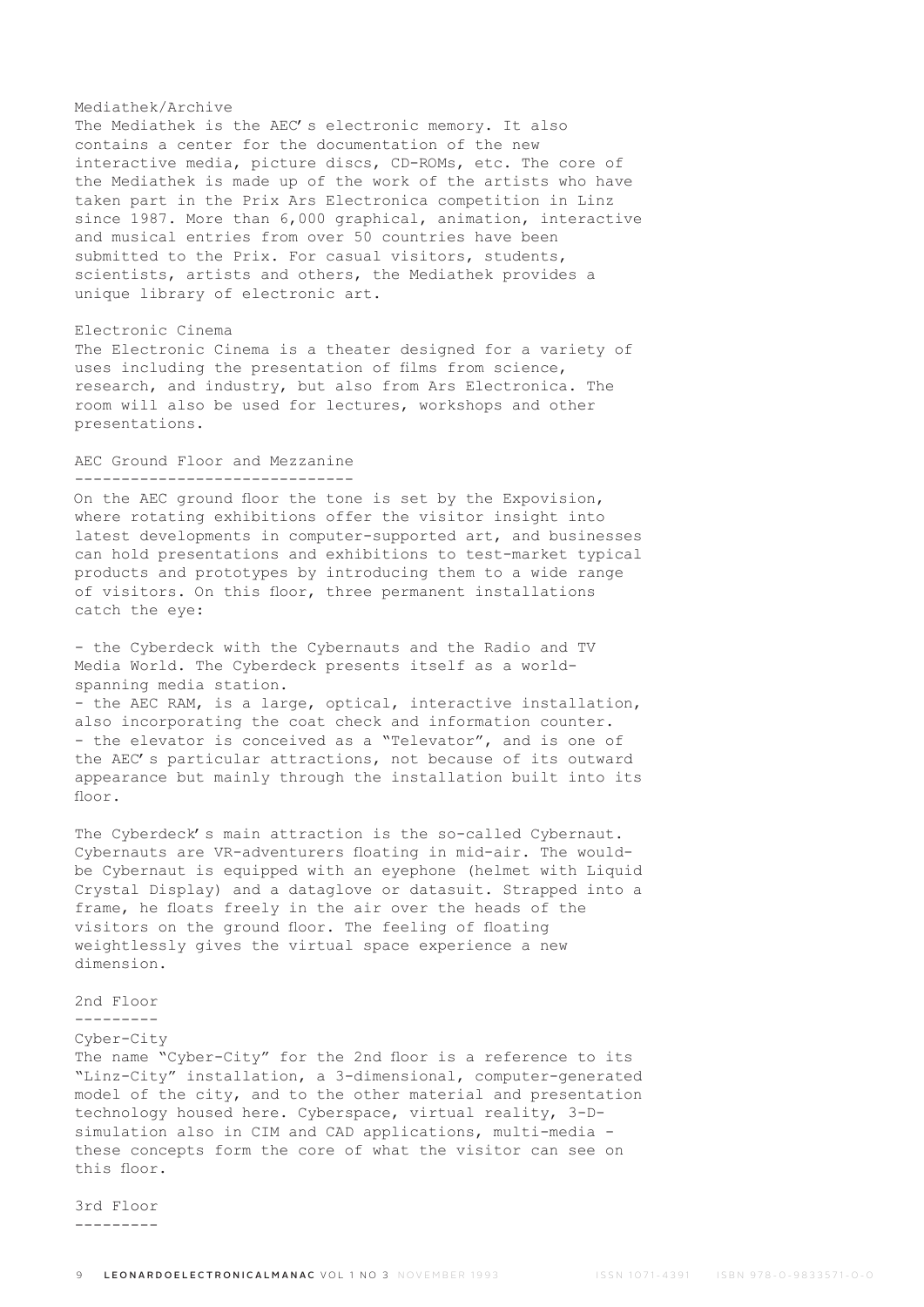### AEC Knowledge Net

"Das Wissen im Netz" ("networked knowledge") represents the "classroom of the 21st century", a place of new learning embracing the latest multi-media hard- and software, which will revolutionize training and further education. As an extra-mural place of learning, the AEC intends to stimulate developments in the educational field in Austria, providing a model for new, innovative learning.

The AEC's educational potential not only provides an opportunity for individual use by school and university students, but also serves specific uses for groups and workshops, for individual theme areas, but primarily for project-based teaching and project weeks for interested school classes.

### Top Floor

---------

## AEC-Sky

With a superb view over the Danube and surrounding city, the AEC-Sky offers the ideal opportunity for relaxation and communication using "media tools", such as picture phones and other virtual communications media. The visitor can relax in comfortable 'media armchairs'; a friendly robot bartender serves drinks and Cybersnacks in the Sky-Cafe. This floor is not only ideal for relaxing but for forming worldwide communications networks or holding video conferences. The centerpiece on this floor is called the "Waltisch" ('whale table') - a big, integrated, oval table characterized by one thing: communication. This communicative function is the origin of the name "Waltisch" (a play on words), because whales possess a unique communications and navigation system. By sitting at this table one can take part in local and even international networks by means of the latest communications and multi-media technology.

### Functions and Roles of the Ars Electronica Center -------------------------------------------------

The AEC promises to be a showcase for innovation which can be made available here to a worldwide public as well as to local people. The AEC is also a place for communication and addresses a broad, experience-seeking public as well as a specialist audience. Young people, students, families, hitech enthusiasts, technology enterprises, scientists, artists, architects, researchers and trendsetters have the opportunity here to see, and even try out, the latest innovations in the fields of art, culture, science, research, entertainment and technology. The AEC is intended to introduce the public to new worlds of experience which clearly illustrate the transition to an information society in both work and leisure. This is made possible by interaction and simulation, by cyber-space and virtual reality, by multi-media and artificial life, and by connection to local, national and international data networks.

Furthermore, the AEC is not so much a part of the Austrian network as it is part of the global network of artists, scientists, institutions, festivals and establishments. The decisive stimulus for this forward-looking development is Ars Electronica, the international festival for art, technology and society, which has taken place since 1979 in Linz. The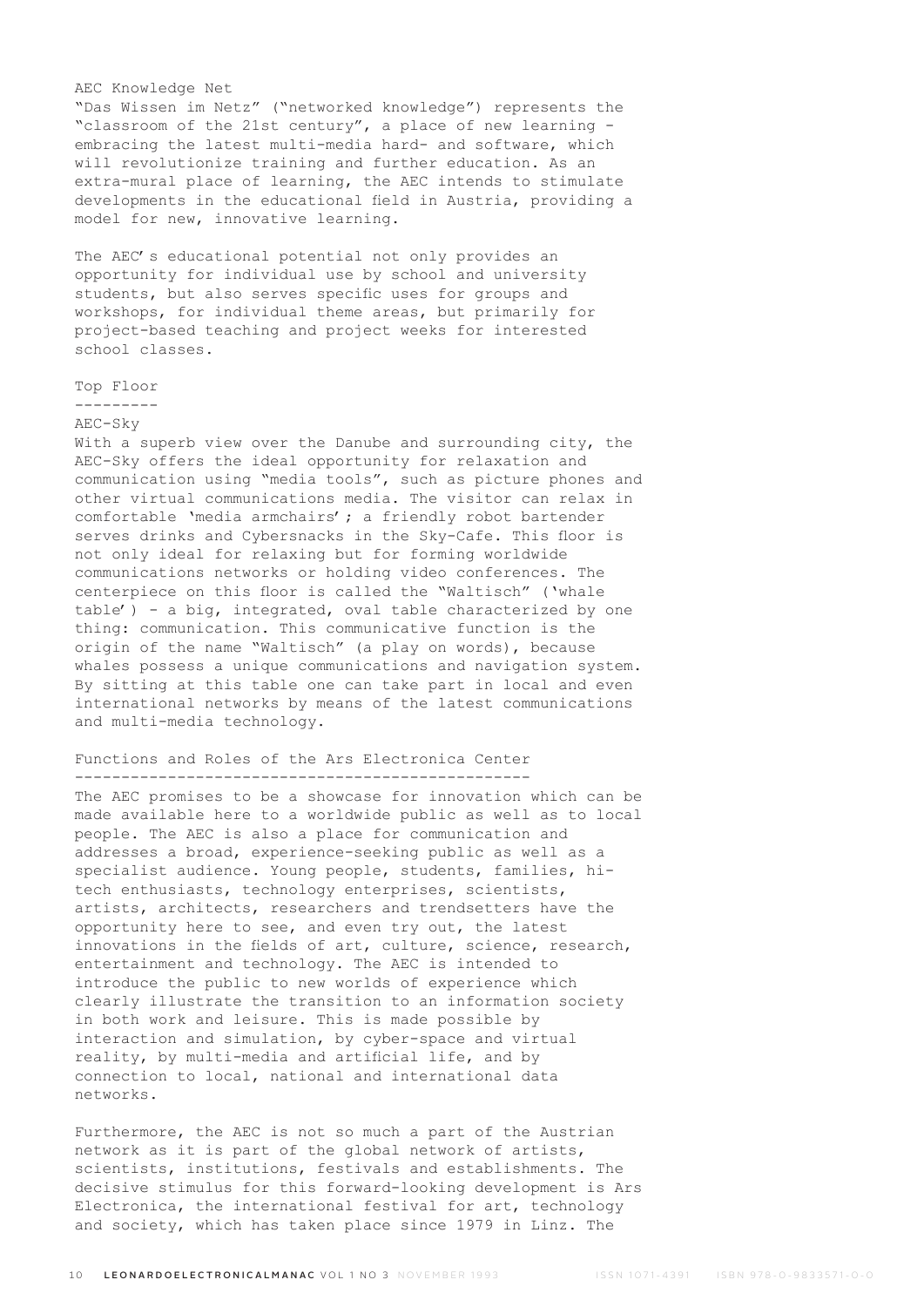Prix Ars Electronica, which was developed as a part of the festival, has since made Linz a center for computer art. \*\*\*\*\*\*\*\*\*\*\*\*\*\*\*\*\*\*\*\*\*\*\*\*\*\*\*\*\*\*\*\*\*\*\*\*\*\*\*\*\*\*\*\*\*\*\*\*\*\*\*\*\*\*\*\*\*\*\*\*\*

< Zentrum fur Kunst und Medientechnologie Karlsruhe (ZKM) >

Editor's Note: This is an excerpt from The Leonardo Almanac: International Resources in Art, Science and Technology\_. See the Publications section of LEA for more information.

Heinrich Klotz Kaiserstr. 64 D-76 131 Karlsruhe, Germany Tel: (49) 721-93400 Fax: (49) 721-934019 Email: info@zkm.de, music@zkm.de, image@zkm.de

The Center for Art and Mediatechnology was established as a foundation by the city of Karlsruhe and the State of Baden-Wuerttemberg in 1989. The goal of the Foundation as a facility for research, dissemination of culture and training is to facilitate the all-embracing and wide-reaching exploration of art and mediatechnology, especially in the areas of visual images, music and word, and their interrelationships. Currently the Center's activities are spread over three different locations in the city of Karlsruhe. In 1996 the Center will move to a renovated factory site which will house all departments on a total area of 15,000 square meters. The investments will accumulate to \$100 Million. In the current state, the two institutes for research and production are already functioning within the limits of a start-up operation. Two museums and an audiovisual library are being planned so they can open to the public in 1996.

### Museum of Contemporary Art

--------------------------

Heinrich Klotz, Director

The collection of this museum is already now one of the largest collections of media-art. In contrast to traditional museums it will house contemporary art spanning a range from traditional media like oil paintings to video installations and interactive exhibits.

Media Museum

## ------------

# Hans-Peter Schwarz, Director

This museum will focus on how technology, art and perception influenced each other over the course of time. Hands-on experiments and interactive installations will expose the visitor to the manifold intertwinings of media technology and cultural changes.

### Mediathek

### ---------

The Mediathek is comprised of three sections: a library, a videotheque and an audiotheque. All collections will be publicly accessible in 1996. Already now, the videotheque (Dieter Daniels) aquired many artists' videos and the famous Infermental collection of experimental videos. The heart of the audiotheque (Thomas Gerwin) is the International Digital ElectroAcoustic Music Archive (IDEAMA), a joint undertaking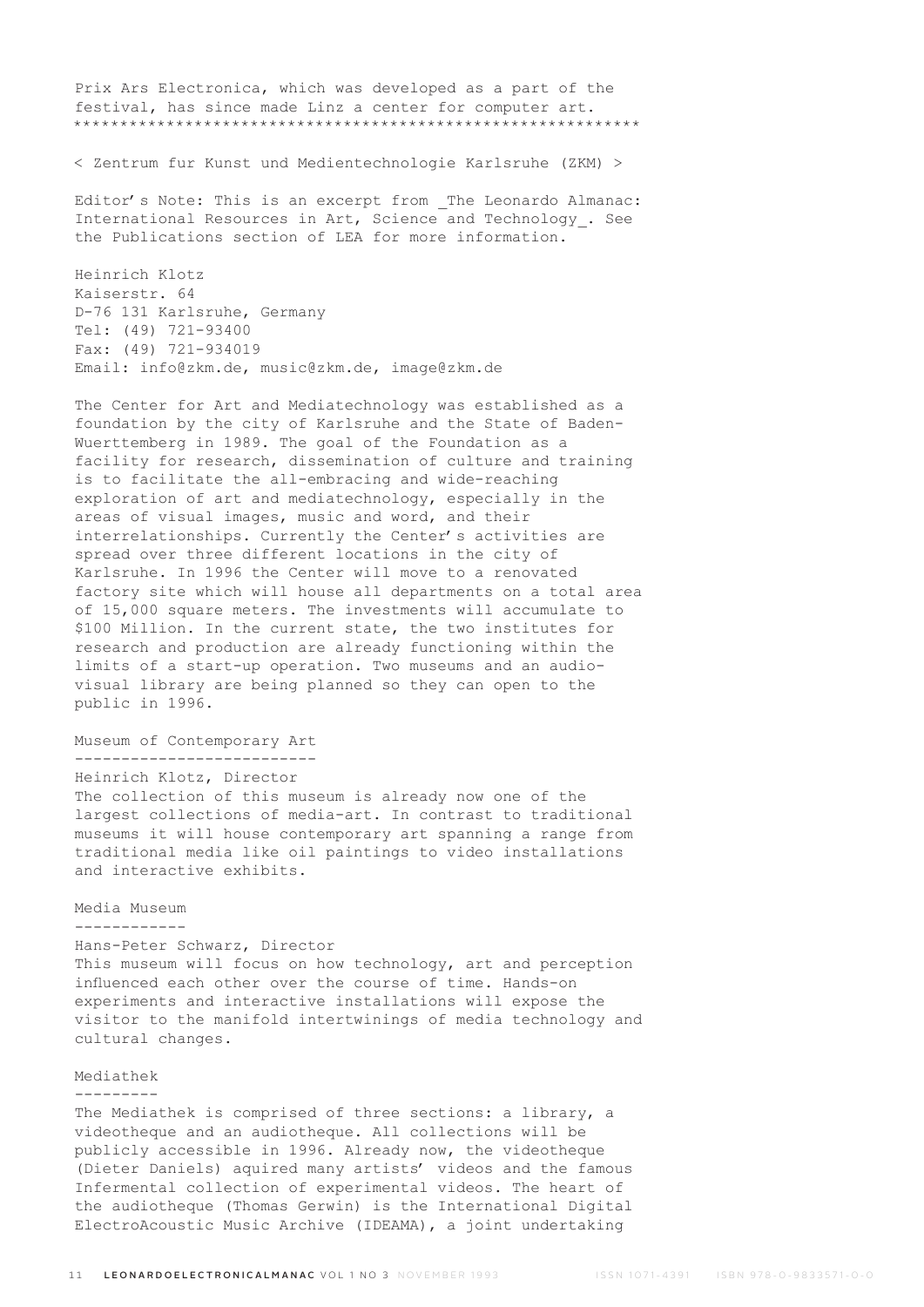between CCRMA, Stanford University, and ZKM. Partner institutions are GRM (Paris), IRCAM (Paris), GMEB (Bourges), NACIS (Tokyo), EMS (Stockholm), and the New York Public Library (NYPL). Institute for Image Media ------------------------- Jeffrey Shaw, Director The Institute for Image Media focuses its practical research and production activities in the following areas: Video, Computer Graphics, Computer Animation, Digital Multimedia, Interactivity, Visualization, and Telecommunication. Through the accumulated activities of its resident artists and technicians, the Insitute will be able to develop specialized in-house hardware and software resources which will facilitate new and experimental form of media art production. Institute for Music and Acoustics --------------------------------- Johannes Goebel, Director The work of the Institute centers around artistic production, scientific research and the development of tools for composition . Radio plays, works with live-electronics, tapemusic, sound-installations and intermedia works are carried out in temporary work spaces. The new building will provide recording and rehearsal studios on a professional level. General Statements ------------------ The Institutes do not offer educational programs. Specific workshops are offered for professionals. In general, artists can apply for residencies to work on defined projects, funded by third parties or, within limits, from the Center itself. Since 1989, the MultiMediale festival is staged biannually, presenting art installations, interactive exhibits, mixed media performances and concerts. \*\*\*\*\*\*\*\*\*\*\*\*\*\*\*\*\*\*\*\*\*\*\*\*\*\*\*\*\*\*\*\*\*\*\*\*\*\*\*\*\*\*\*\*\*\*\*\*\*\*\*\*\*\*\*\*\*\*\*\*\* < Jay Riskind > RISKART:The Jay Riskind Studio 700 N. Carpenter Chicago, IL 60622 Tel: 312-433-7686 Email: 73720.2375@compuserve.com Editor's Note: Roger Malina's "A Review of the 1993 SIGGRAPH Art Show 'Machine Culture: The Virtual Frontier'" (LEA 1:1) prompted Jay Riskind to offer some insight into his work as a photographer and computer artist. Malina was commenting on the work of John Heartfield as exemplifying an artist deeply in touch with the technology and politics of his time.

 The work of John Heartfield on the other hand is a revelation. Heartfield has sometimes been called the "inventor" of photomontage and his work is almost emblematic of work of an engaged politically active artist. The exhibit features examples of his work created during and between the two World Wars, work that was disseminated as posters, book and magazine covers and illustrations. Cut up photographs, from a variety of sources, are assembled into satirical and startling combinations with politically charged meaning. Born in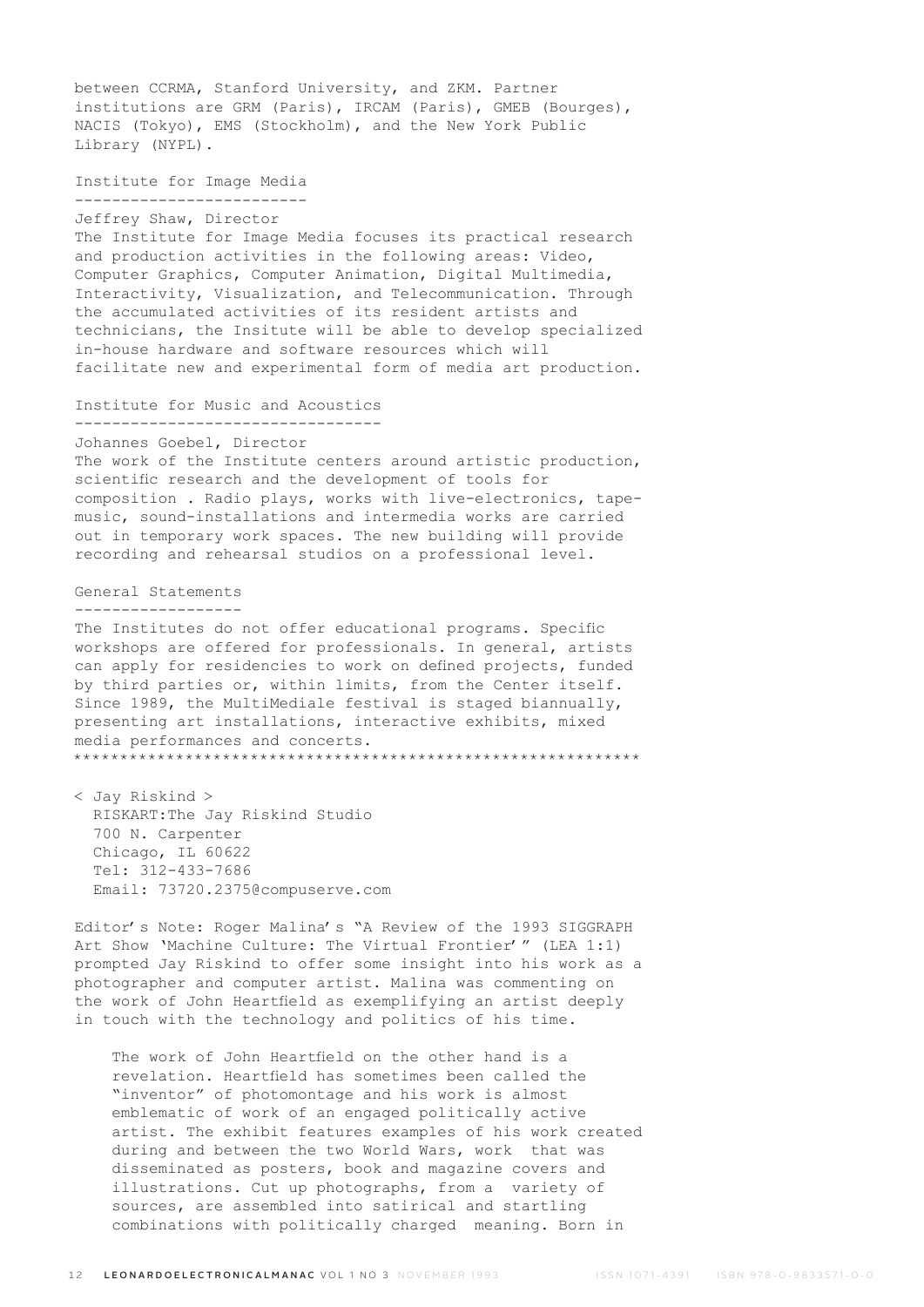1881, Heartfield adapted a technology of his own age and used it in the context of the emerging mass media. His work is an art of his own times, that still succeeds as art objects today. According to the catalogue the Berlin Dadaists, of which Heartield was one, "preferred to call themselves "mechanics"- and to create an iconography using mass-produced material in order to fashion their own "reality"".

Roger Malina, LEA 1:1

Jay Riskind has been a photographer since 1966, and has taught Computer Art at The Art Institute of Chicago. His work has appeared in a variety of publications, including the Siggraph '92 Visual Proceedings and Computer Graphics World, July, 1992.

 $\_$  , and the set of the set of the set of the set of the set of the set of the set of the set of the set of the set of the set of the set of the set of the set of the set of the set of the set of the set of the set of th

RISKART is my own studio and gallery where I work and display my work to the public. The current exhibition is titled "The Road to Hell ...." The work is computer generated photo montage dealing with the issues of death and resurrection. I produce the work on a 486DX with a targa board, using Lumena and Photostyler software. I send the files to a film recorder where I get 4 x 5 color negatives which I print to 20 x 24 inches on Fujicolor paper.

From the labor-intensive photo montages and colleges of the past 125 years, including the work of John Heartfield in the 20's and 30's, I believe we are in a period of postphotography where, according to A. D. Coleman, we will have to address with understanding these computer generated descendents which are now upon us for good. That this understanding is difficult to achieve is partially the result of computer generated "media" being in the same outsider position as was photography prior to the 1960's, complicated by the love/hate relationship between humans and their machines.

I find my own work somewhat curious, in that, although I have had an assimilationist Jewish upbringing, my work reflects proto-Christian, pre-Columbian and Native American (including Latin American) concerns about death and resurrection. Dying may or may not be painful, but death itself would appear to be non-traumatic and may be a cosmological event. In a sense, a summary of my work may be found in an excerpt from a poem by the Chilean poet, Pablo Naruda:

 O what it costs us in fiendish activity to harry the dead to their death! And then, just when we thought nothing could move us again...to be scourged in the resurrection of the portraits? =============================================================

 $\mathcal{L}_\text{max}$  and the contract of the contract of the contract of the contract of the contract of the contract of the contract of the contract of the contract of the contract of the contract of the contract of the contrac

 | | | A N N O U N C E M E N T S | |\_\_\_\_\_\_\_\_\_\_\_\_\_\_\_\_\_\_\_\_\_\_\_\_\_\_\_|

< 1st "New Generation" Competition Music & Technology Competition > Szombathely, Hungary 1994

Secretariat of New Generation Competition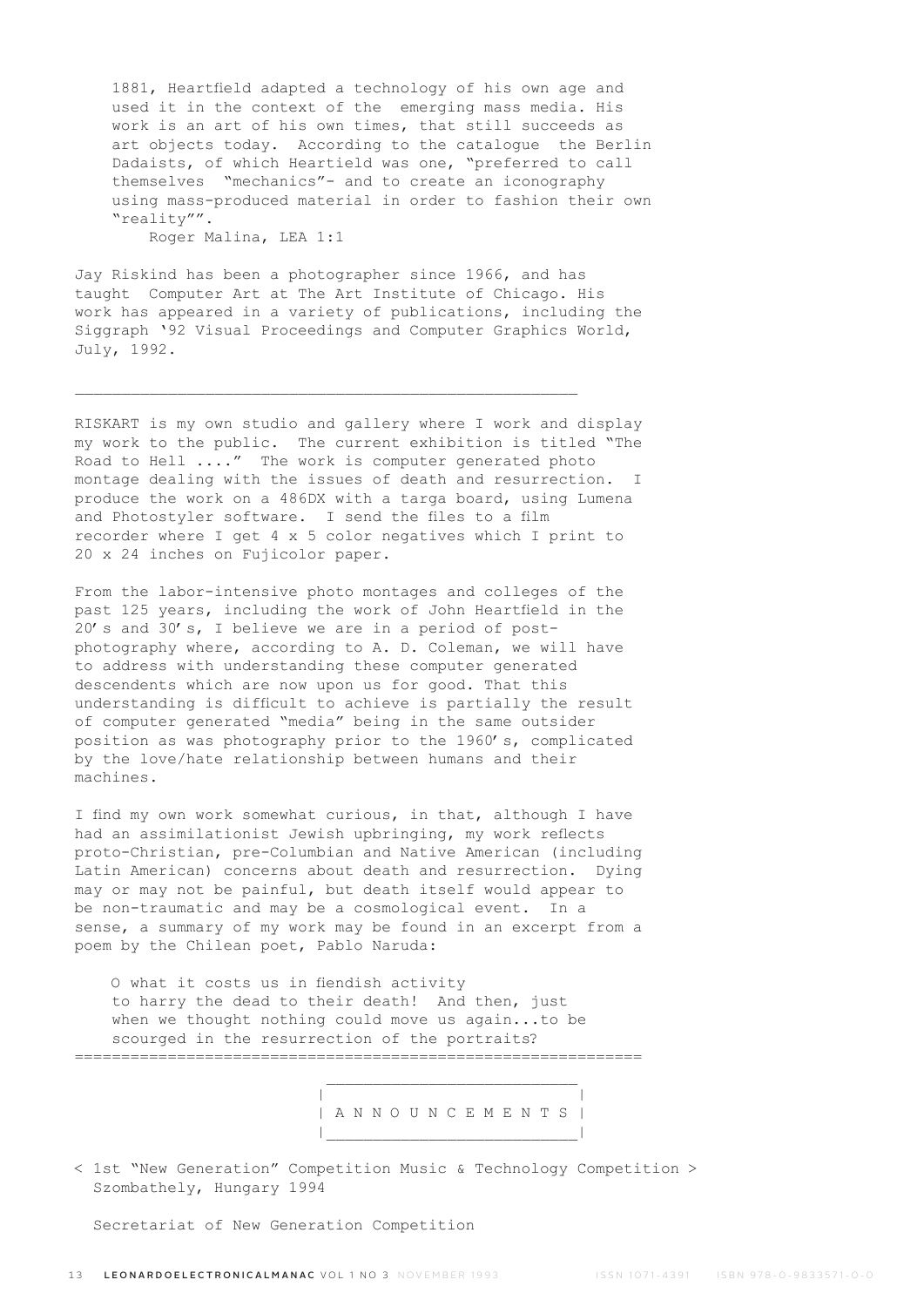Interart Festivalcenter 1366 Budapest PO Box 80 Tel: (36-1) 117 9838 (36-1) 266 3108 Fax: (36-1) 117 9910

The Hungarian Computer Music Foundation and the Interart Festivalcenter are organizing the 1st "New Generation" Music & Technology Competition in the framework of the International Bartok Festival, Szombathely.

The organizers' main intentions are: - to foster the dissemination of the repertoire in the area of music using technology, - to bring together talented young composers interested in this creative field, - to invite them to participate in common work in the following years, - to give them the opportunity to meet other musicians and discuss their ideas and motivations in the context of the International Bartok Seminar, - to present the selected pieces to a wide, international audience.

The subject of the competition is a piece for tape and/or live electronics, alone or in combination with instruments. The competition will confer a "New Generation" Prize, consisting of a sum of \$1000, and up to 5 honorable mentions. The criteria of evaluation will depend on both the musical qualities of the work and the creative usage of the technology. All of the selected works will be performed during the 1995 Budapest Spring Festival, and the composers will be invited to attend both the rehearsals and the concert. Hungarian Radio will broadcast the selected pieces.

The competition is open to composers born after June 1st, 1964. The deadline for entries is June 15, 1994. Entries will be judged by an international committee of representative musicians, including Peter Eotvos, Marco Stroppa and Jonathan Harvey.

\*\*\*\*\*\*\*\*\*\*\*\*\*\*\*\*\*\*\*\*\*\*\*\*\*\*\*\*\*\*\*\*\*\*\*\*\*\*\*\*\*\*\*\*\*\*\*\*\*\*\*\*\*\*\*\*\*\*\*\*\*

< Obituary - Leon Theremin > Craig Harris

Leon Theremin, the inventor of the music instrument which bears his name, died in Moscow at the age of 97. Theremin created one of the first electronic music instruments, and was a pioneer in the area of human-machine interface. The Theremin senses the proximity of each of the performer's hands in relation to its two antennae, affecting both pitch and amplitude. As a scientist and inventor for the KGB in Moscow, Leon Theremin invented electronic surveillence devices, worked on remote-control aircraft, and developed systems for tracking ships behind enemy lines. He spent time in Siberia when he was convicted of anti-Soviet propoganda.

I met Theremin during a trip he made to the United States in 1991. A concert was "presented to celebrate Stanford University's Centennial year and the Center for Computer Research in Music and Acoustics's (CCRMA) contribution to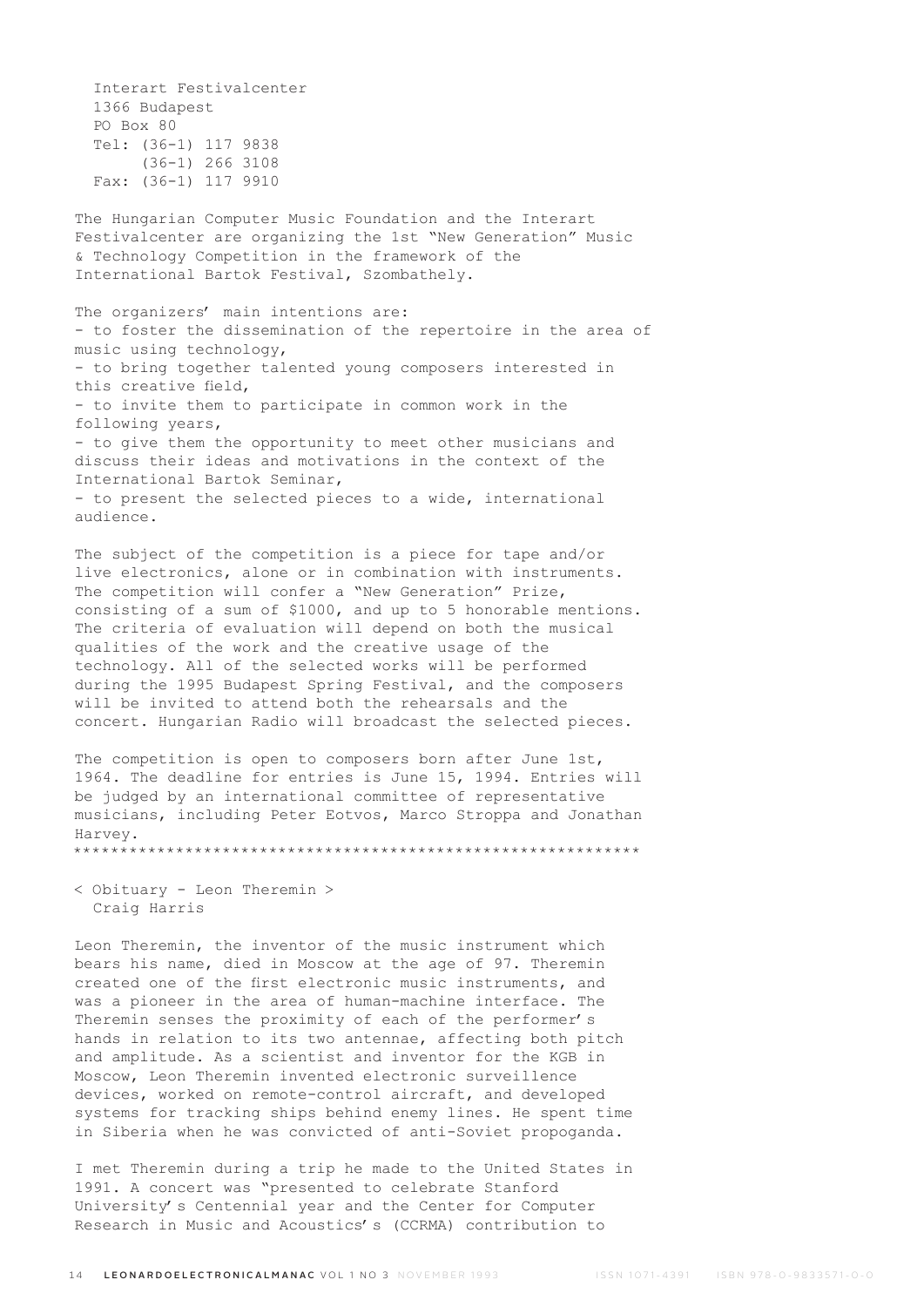electroacoustic music, and to honor Leon Theremin and Max Mathews, whose respective contributions were visionary and extensible." (1) I also had the privilege, with Stephen Pope (Computer Music Journal) and Roger Dannenberg (Carnegie Mellon University), of attending a performance in Vilnius, Lithuania (1989) by his daughter Natasha on one of the original Theremins. One of the interests of the Lithuanians who hosted our cultural/technological exchange group was to establish a Western partner to transform the Theremin into a MIDI device.

Theremin's explorations into music instrument design foreshadowed and even influenced the work of many music instrument builders, including those who are now working with computer-based technology. In the early 1980's Joel Chadabe created gestural interface devices to control synthesizers in live performance, prior to the development of MIDI. Mark Coniglio's MIDI Dancer, Ed Severinghaus' BodySynth, and the Mandala systems are reflective of Theremin's Terpsitone, a theremin-based musical dance platform on which dancers' movements affect the sound production. Other examples of noncontact and gesture-based controllers include Will Bauer and Bruce Foss' Gesture and Media System (GAMS) (2), a sonar-based sensing system for performance; The Hands, a MIDI-based gestural controller created by Michel Waisvisz at the STEIM center in Amsterdam; and the Radio Baton created at Stanford by Max Mathews.

Steven Martin, a New York-based film maker, created a documentary about his life, entitled "The Electronic Odyssey of Leon Theremin.

References and Contacts:

 Mark Coniglio Email: markc@calarts.edu Steve Martin Telephone: 212 321-1234

- (1) Glenn Spencer, Review of "Technology and Music: The Beginning and Now", Computer Music Journal, Volume 16,
- Number 2 (Cambridge, MA: The MIT Press, 1991). (2) Will Bauer and Bruce Foss, "GAMS: An Integrated Media Controller System", Computer Music Journal, Volume 16, Number 1 (Cambridge, MA: The MIT Press, 1991).

=============================================================

 | | | P U B L I C A T I O N S | |\_\_\_\_\_\_\_\_\_\_\_\_\_\_\_\_\_\_\_\_\_\_\_\_\_\_|

< Artificial Life Journal and Artificial Life Online > Chris Langton, Editor Email: cgl@santafe.edu

 $\mathcal{L}_\text{max}$  and  $\mathcal{L}_\text{max}$  and  $\mathcal{L}_\text{max}$  and  $\mathcal{L}_\text{max}$ 

The journal Artificial Life is a new quarterly journal edited by Christopher Langton, and published by MIT Press. It is intended to be a unifying forum for the determination of scientific research in the field of artificial life. Relevant topics span the hierarchy of biological organization, including studies of the origin of life, self-assembly, growth and development, evolutionary and ecological dynamics, animal and robot behavior, social organization, and cultural evolution.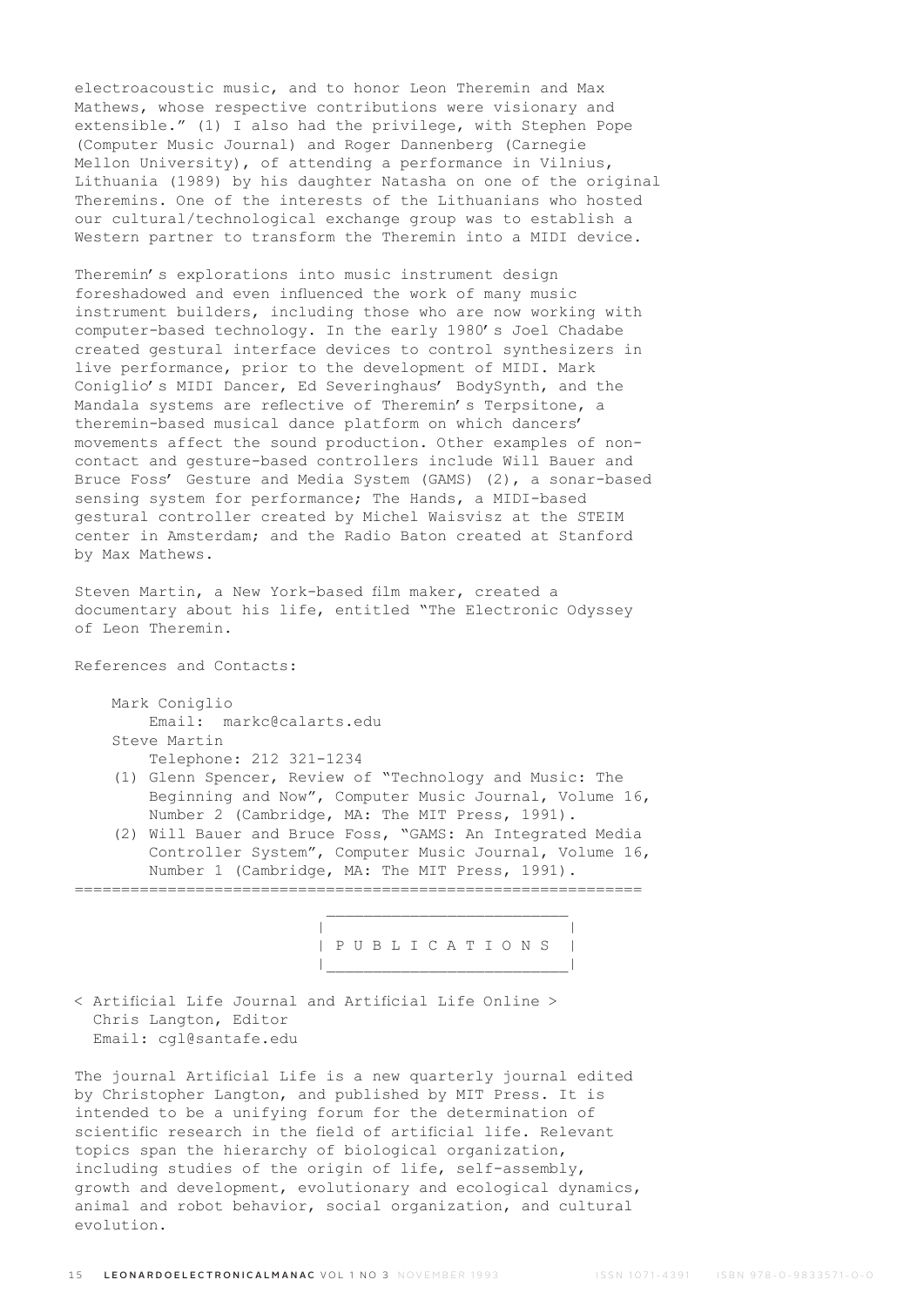In considering the services that the Artificial Life Journal could provide for the highly computer-literate ALife community, the quarterly hard-copy publication is being enhanced with an online electronic bulletin board, called ALIFE. The services provided by ALIFE will include: participation in multiple threads of discussion on artificial life topics via usenet news; an archive server for uploading and downloading papers and software; an online bibliographic database; e-mail; incoming Internet access via telnet, ftp, and gopher; outgoing Internet access via these same services plus wais, world-wide-web, and other database services; and so forth.

All of the primary functions of ALIFE described above will be provided as a free service to the research community by MIT Press, although subscribers to the paper Artificial Life Journal will receive extended ALIFE services with their subscription, including interactive dialog with the authors of published papers, pre-publication viewing of forthcoming articles in the paper journal, executable software demonstrations, regular accounts on the Artificial Life server, and more. The ALIFE service is part of an experimental program being conducted by MIT Press into the most effective ways to make use of electronic media to serve the needs of intellectual communities that have traditionally been served by paper journals.

To access the ALIFE bulletin board, telnet to "alife.santafe.edu" and log in as "bbs." \*\*\*\*\*\*\*\*\*\*\*\*\*\*\*\*\*\*\*\*\*\*\*\*\*\*\*\*\*\*\*\*\*\*\*\*\*\*\*\*\*\*\*\*\*\*\*\*\*\*\*\*\*\*\*\*\*\*\*\*\* < Leonardo/ISAST launches the Leonardo Book Series >

Leonardo/ISAST and The MIT Press announce the launching of the Leonardo Book Series with the arrival of the first two books.

The Visual Mind - Art and Mathematics edited by Michele Emmer -------------------------------------

Scientific visualization, higher-dimensional geometries, 3D computer modeling, computer animation, and imaginary and virtual environments are just a few of the ground-breaking areas in which artists and mathematicians are exchanging ideas and working together. The Visual Mind introduces a new universe of mathematical images, forms, and shapes in media ranging from drawings to computer graphics, as well as discussion of the methods used to create these works. These 35 chapters are by mathematicians concerned with the visual fruits of their computations and by visual artists concerned with the mathematical origins and inspirations of their works. They are divided into sections covering Geometry and Visualization; Computer Graphics; Geometry and Art; Symmetry and Perspective; Mathematics and Art. The chapters are tied together by introductions to each of these sections and are richly illustrated in color and black and white. Michele Emmer is Professor of Mathematics at the Universita ca' Foscari, Venice, Italy.

The Leonardo Almanac - International Resources in Art, Science and Technology edited by Craig Harris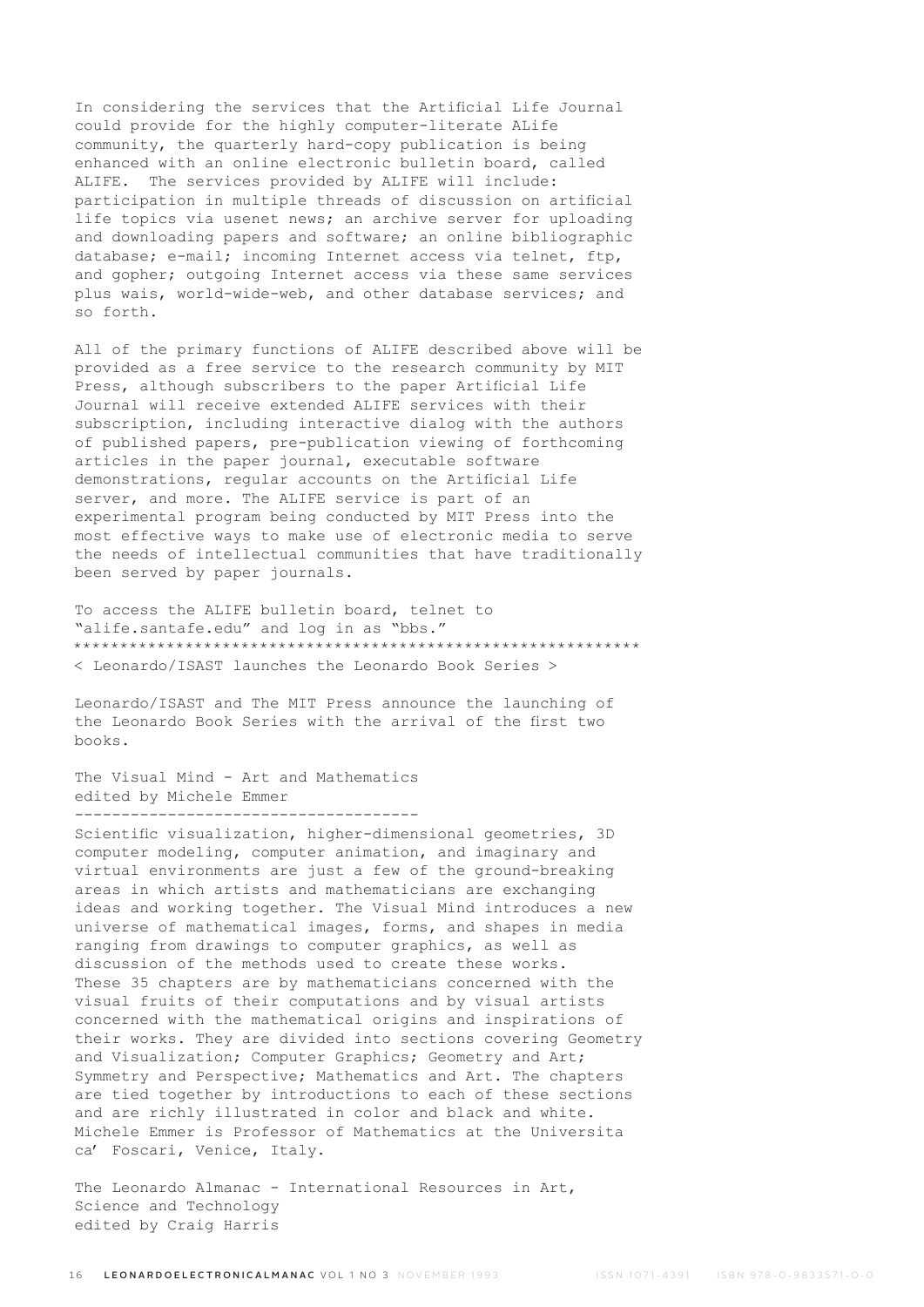------------------------------------------------------

The Leonardo Almanac, a consolidated and expanded version of the Leonardo Fine Art Science and Technology (FAST) Database and Archive project, covers a wide range of topics, including computer graphics and animation, holography, robotics, telecommunications and art, video, computer literature, applications of artificial intelligence to the arts, applications of computers in the sound arts, and new materials in the arts. This publication is designed as a resource for those who are working at the intersection of the arts, sciences and technology, and includes profiles of organizations and individuals active in the related fields. The organizations directory contains entries for artist-inresidence programs, grant and fellowship opportunities, and a variety of programs relating to sound and music, computer arts, video, and multimedia. In addition, there is an artists' Words on Works archive, a Speakers' Network, and a collection of bibliographies covering a variety of topics.

Leonardo/ISAST invites book proposals from authors active in the realm where art, science and technology converges.

Order Information: The MIT Press 55 Hayward Street Cambridge, MA 02142-1399 USA Email: mitpress-order-inq@mit.edu

Leonardo Book proposals should be addressed as follows: Craig Harris, Leonardo Book Series Editor Leonardo/ISAST 672 South Van Ness Avenue San Francisco, CA 94110 (415) 431-7414 Email: craig@well.sf.ca.us =============================================================

 $\mathcal{L}_\text{max}$  and  $\mathcal{L}_\text{max}$  and  $\mathcal{L}_\text{max}$  and  $\mathcal{L}_\text{max}$ 

 | | | B I B L I O G R A P H Y | |\_\_\_\_\_\_\_\_\_\_\_\_\_\_\_\_\_\_\_\_\_\_\_\_\_\_|

< Gender and Technology > Judy Malloy

Editor's Note: The Gender and Technology bibliography reflects the titles collected to date for a more extensive bibliography in development for a special issue of the journal Leonardo on this topic. This is an excerpt from The Leonardo Almanac: International Resources in Art, Science and Technology. See the Publications section of LEA for more information.

Amann, Dick and Dick Smith, Forgotten Women of Computer History (Stow, MA: Programmed Studies, Inc., 1978). Anees, Munawar A., Islam and Biological Futures: Ethics, Gender, and Technology (New York, NY: Mansell, 1989). Apple, M. W. and S. Jungck, "You Don't Have to be a Teacher to Teach this Unit - Teaching, Technology, and Gender in the Classroom," American Educational Research Journal 27, No. 2, 227-251 (1990 Summer). Arthurs, J., "Technology and Gender," Screen 30, No. 1-2, 40-59 (1989).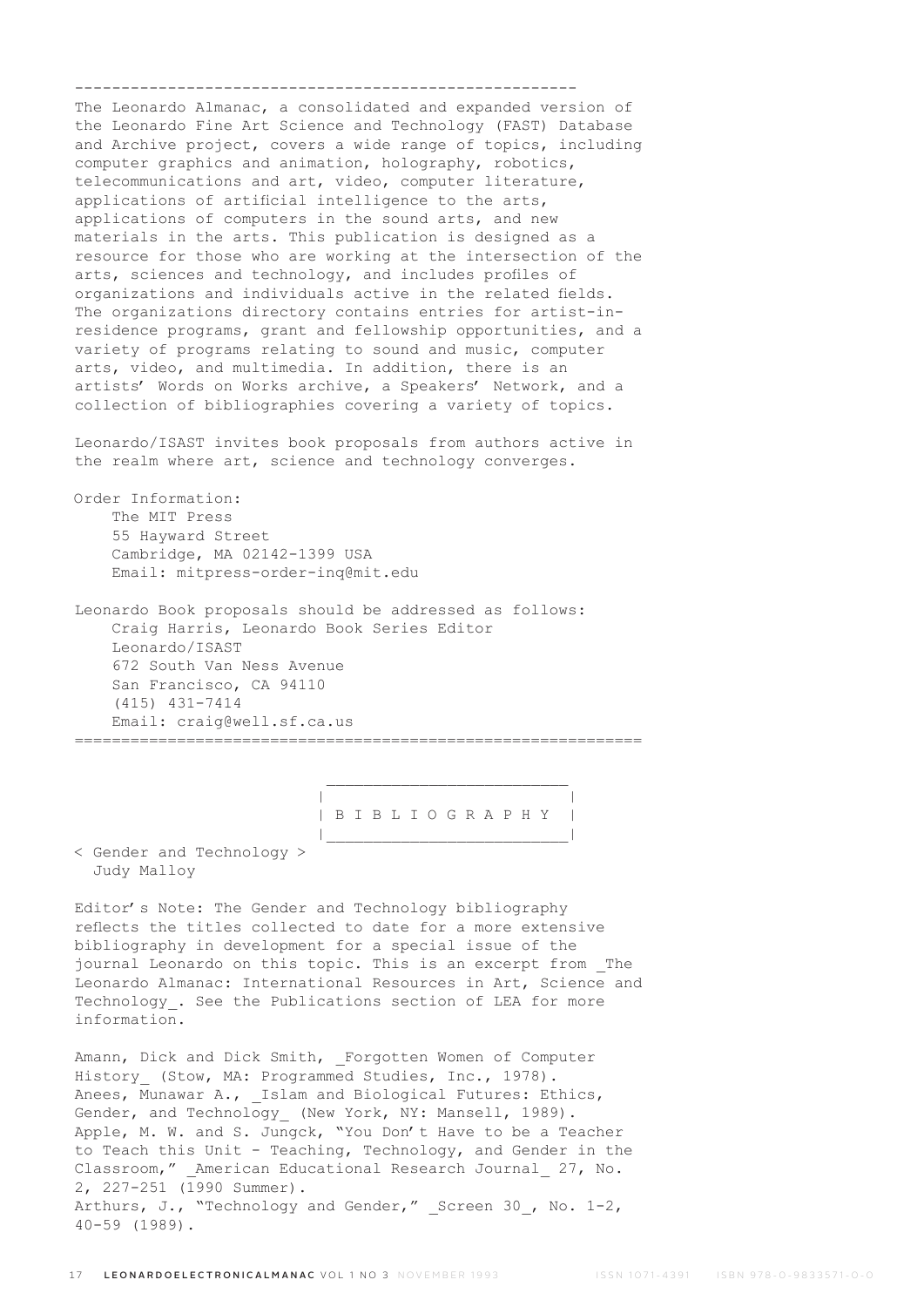Belenky, Mary Field, et al., \_Women's Ways of Knowing\_ (New York, NY: Basic Books, 1986). Beier, Lucy Adams, "Artemisia: a Women's Cooperative Gallery in Chicago," Leonardo 11, No. 2, 115 (Oxford, UK: Pergamon Press, 1978). Benston, Margaret Lowe, "Feminism and System Design: Questions of Control" in \_The Effect of Feminist Approaches on Research Methodologies\_ (Waterloo, Ontario: Wilfred Laurier Univ. Press, 1989). Borg, Anita, "The Rationale for a Closed Electronic Forum," in The Third Conference on Computers, Freedom and Privacy, Burlingame, CA (1993). Canada, K. and F.Bruscas, "The Technological Gender Gap - Evidence and Recommendations for Educators and Computer-Based Instruction Designers," \_ETR&D - Educational, Technology Research and Development 39, No. 2, 43-51 (1991). Chadwick, Whitney, Women, Art, and Society (London: Thames and Hudson, 1990). Cockburn, Cynthia, "Technological Change in a Changing Europe: Does it Mean the Same for Women as for Men?" Women's Studies International Forum\_ 15, No. 1, 65-91 (1992). Contrucci, J., and B. Fischer, "Women in a Technological World - an Interdisciplinary Core Course at Emmanuel College in Boston" Bulletin of Science Technology & Society 10, No 4, 191-196 (1990). Connor, J. Robert, "Springboard to the 21st Century: Opportunities for Women and Minorities," Aviation Week & Space Technology 136, No. 22 (1992). Couey, Anna, "Art Works as Organic Communications Systems", Leonardo 24, No. 2, 127-130 (Oxford, UK: Pergamon Press, 1991). Damarin, Suzanne K., "Women and Information Technology: Framing Some Issues for Education," Feminist Teacher 6, No 2, 16-21 (1992). De Lauretis, Teresa, \_Technologies of Gender: Essays on Theory, Film, and Fiction (Basingstoke: Macmillan, 1989). Deery, June, "Technology and Gender in Aldous Huxley's Alternative (?) Worlds," Extrapolation 33, No. 3, 258-64 (1992). Dixon, Janet, "Women, Public Policy, and the Information Age" in The Third Conference on Computers, Freedom and Privacy, Burlingame, CA (1993). Eisler, Riane, "Technology, Gender, and History: Toward a Nonlinear Model of Social Evolution," World Futures 32, No. 4, 207-226 (1991). Eldredge, Mary, et al., Athena meets Prometheus: Gender, Science and Technology: a Selective Bibliography of Related Books (Davis, CA: Women's Resources and Research Center, University of California, Davis, 1988). -, "Gender, Science, and Technology - a Selected Annotated Bibliography," Behavioral & Social Sciences Librarian 9, No. 1, 77-134 (1990). Emmett, Arielle, "A Women's Institute of Technology?" Technology Review 95, No. 3, 16-17 (1992). Erlich, Reese, "Sexual Harassment an Issue on the High-Tech Frontier," MacWeek 20-21 (December 14, 1992). Frissen, Valerie, "Trapped in Electronic Cages? Gender and New Information Technologies in the Public and Private Domain: an Overview of Research," Media, Culture & Society 14, No. 1, 31-49 (1992). Joanna Frueh, Cassandra L. Langer, and Arlene Raven, eds., Feminist Art Criticism: An Anthology (Ann Arbor, MI: UMI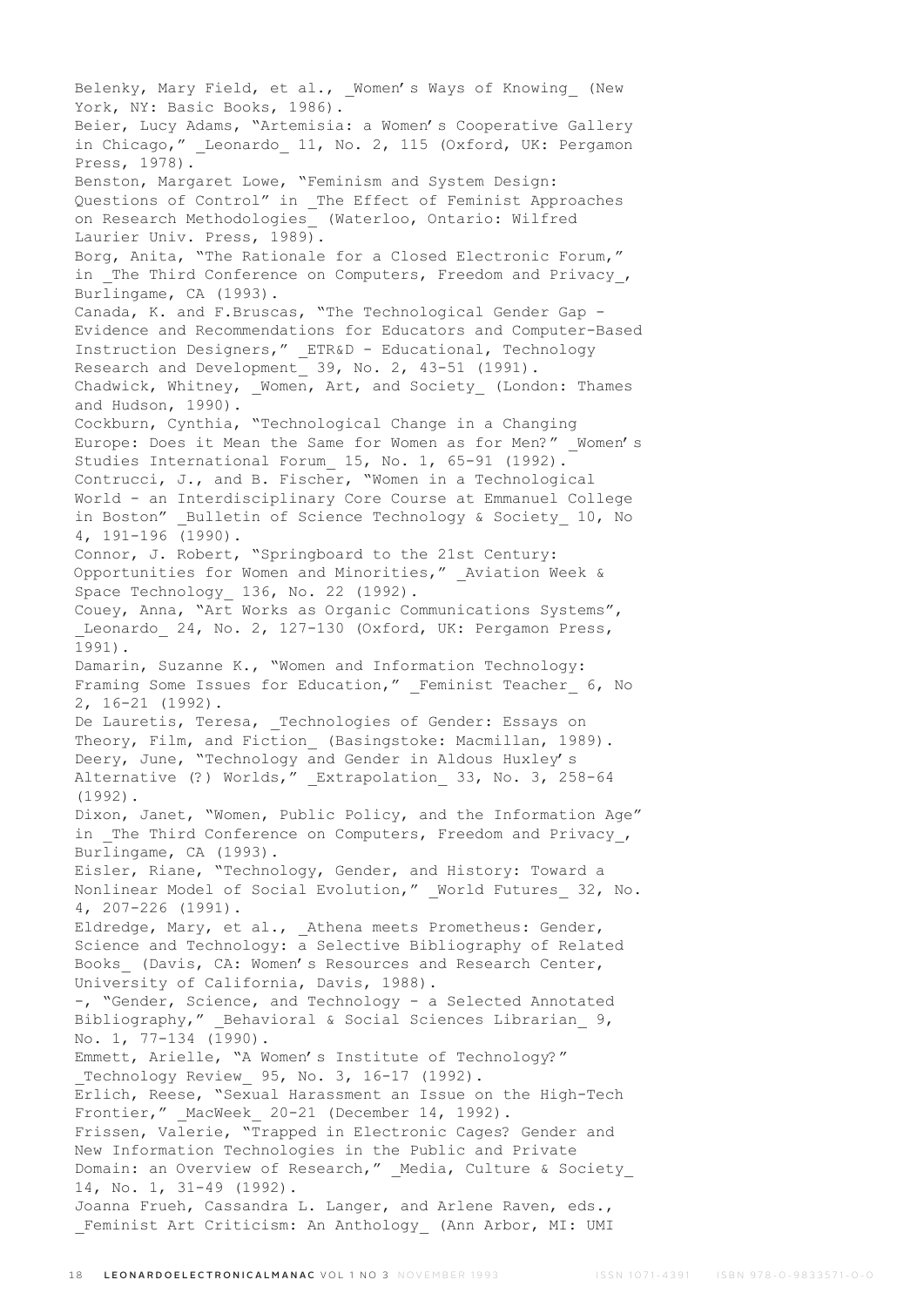Research Press, 1988). Guyer, Carolyn, "Introduction," in Its Name was Penelope, Judy Malloy, pp.3-8 (Eastgate Systems, 1992). Guyer, Carolyn and Martha Petry, "Notes for Izme Pass Expose," Writing on the Edge 2, No. 2, 82-89 (Spring, 1991). Hacker, Sally, Doing it the Hard Way: Investigations of Gender and Technology\_, Dorothy E. Smith and Susan M. Turner, eds. (Boston, MA: Unwin Hyman, 1990). -, Pleasure, Power, and Technology: Some Tales of Gender, Engineering, and the Cooperative Workplace\_ (Boston, MA: Unwin Hyman, 1989). Halberstam, Judith, "Automating Gender: Postmodern Feminism in the Age of the Intelligent Machine," Feminist Studies 17, No 3, 439-459 (1991). Hornig, S., "Gender Differences in Responses to News about Science and Technology," Science Technology & Human Values 17, No. 4, 532-542 (1992). H. Patricia Hynes, ed., Reconstructing Babylon: Essays on Women and Technology (Bloomington, IN: Indiana University Press, 1991). Jones, Glyn, "The Women Who Went Back to Technology," New Scientist 133, No. 1811, 36-39 (1992). Kikauka, Laura and Nancy Patterson, "Misplaced Affection: A Computer-Controlled Interactive Household Appliance Environment", Leonardo 20, No. 3, 247 (Oxford, UK: Pergamon Press, 1987). Gill Kirkup and Laurie Smith Keller, eds., Inventing Women: Science, Technology, and Gender (Cambridge, MA: Blackwell, 1992). Cheris Kramarae, ed., Technology and Women's Voices: Keeping in Touch (New York, NY: Routledge & Kegan Paul, 1988). LeFevre, Karen Burke, Invention as a Social Act (Carbondale, IL: Southern Illinois Press, 1987). Leighton, Carolyn, "Women: Scarce at the Top," Computerworld 26, No. 12, 33 (March 23, 1992). Lewis, Lisa A., Gender Politics and MTV: Voicing the Difference (Philadelphia, PA: Temple University Press, 1990). Gillian Lovegrove and Barbara Segal, eds., Women Into Computing: Selected Papers, 1988-1990\_ (New York, NY: Springer-Verlag, 1991). Magenta, Muriel, "Coiffure Carnival", Women & Art Magazine No. 39, 4-5 (1991). Malloy, Judy, "Its Name was Penelope: Notes," in Its Name Was Penelope, pp. 9-13, Judy Malloy (Eastgate Systems, 1992). -, "OK Research/OK Genetic Engineering/Bad Information, Information Art Defines Technology," Leonardo 21, No. 4, 371-375 (Oxford, UK: Pergamon Press 1988). -, "Uncle Roger, An Online Narrabase," Leonardo 24, No. 2, 195-202 (Oxford, UK: Pergamon Press, 1991). Martin, Michele, "Hello, Central?": Gender, Technology, and Culture in the Formation of Telephone Systems (Buffalo, NY: McGill-Queen's University Press, 1991). Ong, Aihwa, "Disassembling Gender in the Electronics Age," Feminist Studies, 13, 609-626 (Fall, 1987). Perry, Ruth and Lisa Greber, "Women and Computers, an Introduction," Signs 16, No. 1, 74-101 (1990). Rakow, Lana,  $\overline{Im}$  Impact of New Technologies on Women as Producers & Consumers of Communication in the U.S. and Canada (Paris: UNESCO, 1991).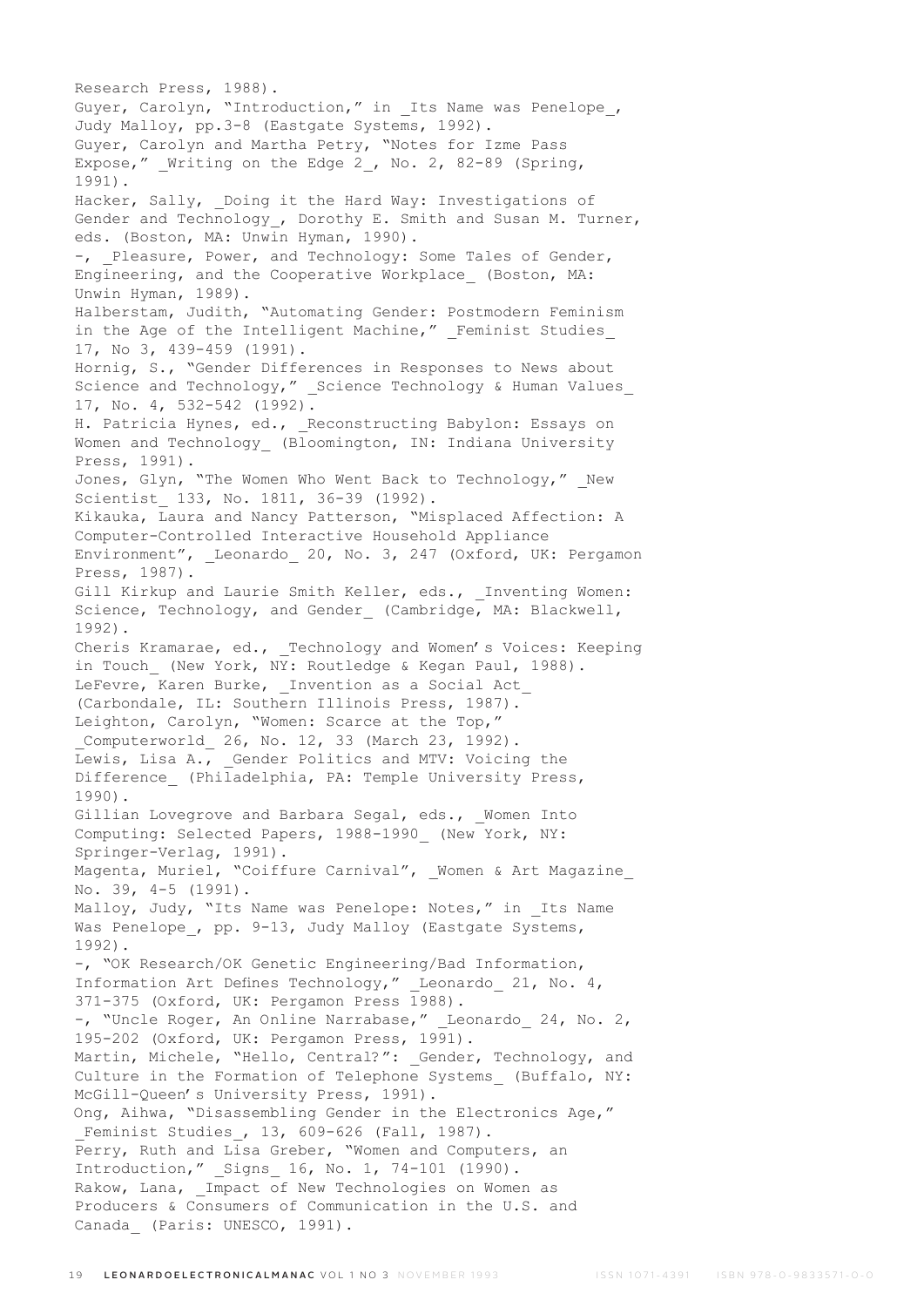Rasmussen, Bente and Tove Hapnes, "Excluding Women from the Technologies of the Future? A Case Study of the Culture of Computer Science," Futures 23, No. 10, 1107-1119 (1991). Joan Rothschild, ed., Machina Ex Dea: Feminist Perspectives on Technology (New York, NY: Pergamon Press, 1983). -, Teaching Technology from a Feminist Perspective: a Practical Guide\_ (New York, NY: Pergamon Press, 1988). -, "Technology and Education: a Feminist Perspective," American Behavioral Scientist 32, No. 6, 708-17 (1989). Sandhu, Ruby and Joanne Sandler, The Tech and Tools Book: a Guide to Technologies Women are Using Worldwide\_ (New York, NY: International Women's Tribune Centre, 1986). Schneemann, C., "The Obscene Body/Politic (the Nude in Paintings and Performance-Art as Censored Pornography), Art Journal\_ 50, No. 4, 28-35 (1991). Slater, Lynn, "Community College has WIT: Women in Technology," Vocational Education Journal 64, No. 7, 66 (1989). Sparks, C. and L. Vanzoonen, "Gender and Technology - Editorial," \_Media Culture & Society\_ 14, No. 1, 5-7. Stamp, Patricia, \_Technology, Gender, and Power in Africa\_, 2nd ed. (Ottawa, Ontario: International Development Research Centre, 1990). Steinman, Lisa M. Making Their Mark: Women Artists Move into the Mainstream (New York, NY: Abbeyville Press, 1989). Swaminathan,  $\overline{P}$ ., "Science and Technology for Women - a Critique of Policy," \_Economic and Political Weekly\_ 26, Nos. 1-2, 59-63 (1991). Tamblyn, C, "Hershman, Lynn," \_Artnews\_ 89, 185 (Summer, 1990). Tannen, Deborah, You Just Don't Understand (New York, NY: Ballantine Books, 1990). Toole, Betty Alexandra, ADA, \_The Enchantress of Numbers\_ (Critical Connection, 1993). Truong, Hoai-An, "Gender Issues in Online Communications," in The Third Conference on Computers, Freedom and Privacy, Burlingame, CA (1993). Turkle, Sherry, The Second Self: Computers and the Human Spirit (New York, NY: Simon and Schuster, 1984). Whitney-Smith, Elin, "Figure and Ground: Information Technology and the Economic Marginalization of Women," Whole Earth Review 73, 70-72 (Winter, 1991). \_Barriers to Equality in Academia: Women in Computer Science at M.I.T\_, Prepared by female graduate students and research staff in the Laboratory for Computer Science and the Artificial Intelligence Laboratory (Cambridge, MA: MIT, 1983).  $\mathcal{L}_\text{max}$ 

^^^^^^^^^^^^^^^^^^^^^^^^^^^^^^^^^^^^^^^^^^^^^^^^^^^^^^^^^^^^^

|              | T.F.A |  |  |  |  |  |  |  |  |  |  |  |
|--------------|-------|--|--|--|--|--|--|--|--|--|--|--|
| PUBLISHING & |       |  |  |  |  |  |  |  |  |  |  |  |
| SUBSCRIPTION |       |  |  |  |  |  |  |  |  |  |  |  |

 $\mathcal{L}_\text{max}$